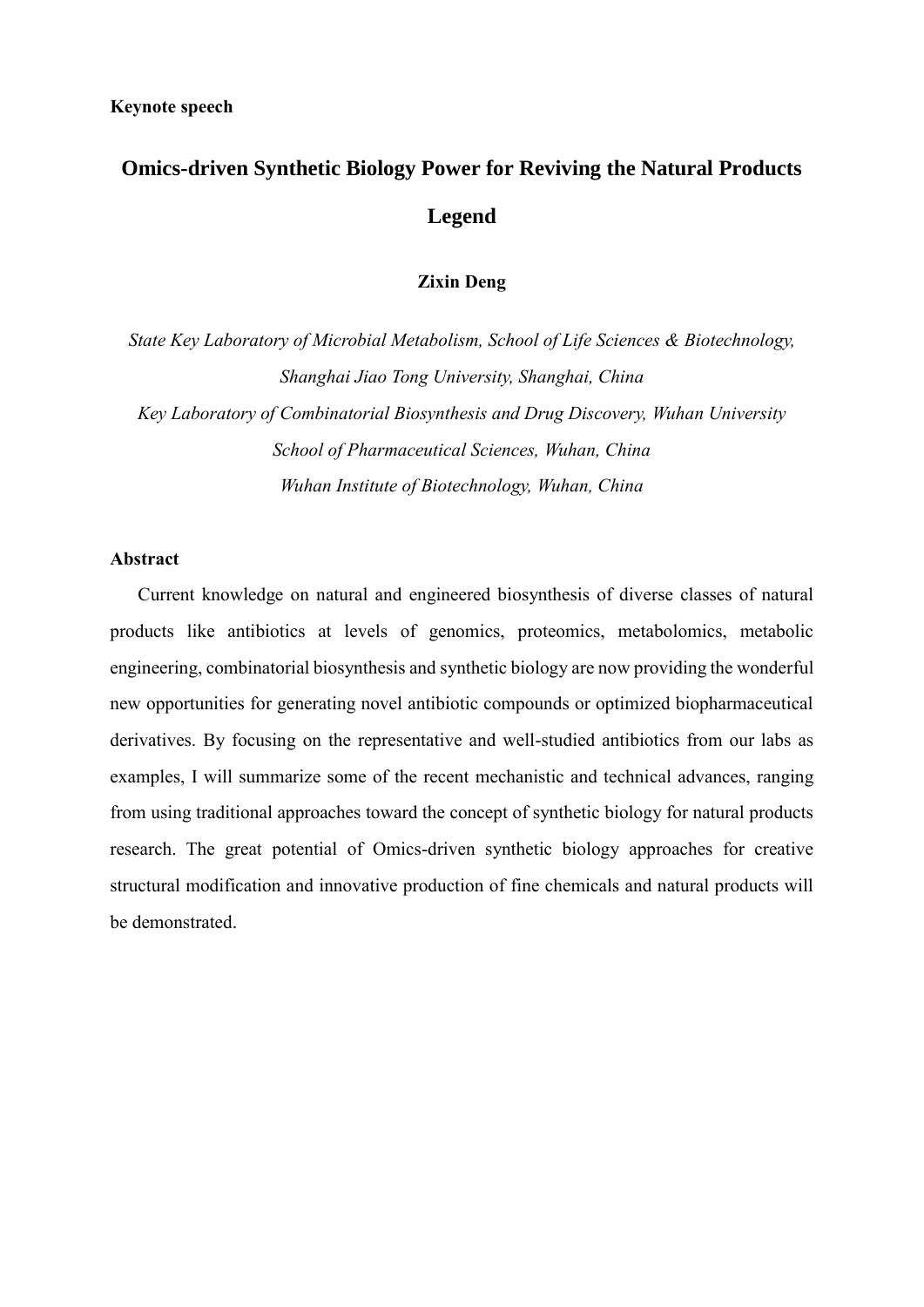# **WDCM, past and another 50 years to come**

# **Sugawara Hideaki**

*Professor of National institute of Genetics, Japan*

#### **Abstract**

Microbial culture collections (MCCs) and the World Data Center for Microorganisms (WDCM) together had trod through a long and winding road.

 In 1966, UNESCO organized a meeting of experts to promote MCCs. The participants immediately recognized that they were not able to develop a strategic plan for MCCs without comprehensive information on existing MCCs and their holdings. The International Association of Microbiological Societies (IAMS) Section on Culture Collections agreed to prepare a World Directory of Cultures of Microorganisms. The first edition of the World Directory was actually compiled by Professor V. B. D. Skerman and his staffs at the University of Queensland in Brisbane, Australia and the second edition of the World Directory followed on 1982. Thus the Brisbane team established the World Data Centre for Microorganisms (WDCM). In the meantime, the IAMS Section on Culture Collections became the World Federation for Culture Collections (WFCC).

 In 1984 at the 5th International Congress of Culture Collections (ICCC) in Bangkok, WFCC advertised for a new host institute to sustain WDCM after the coming retirement of Professor Skerman. WFCC chose via open bidding the Institute of Physical and Chemical Research (RIKEN), Japan to be the new host. In 1986, WDCM was relocated to RIKEN and managed by Professor Kazuo Komagata and subsequently by the author. In 1997, WDCM at RIKEN was further transferred to the National Institute of Genetics (NIG), Japan shortly after the author moved from RIKEN to NIG. The transfer was carried out based on agreements among WFCC, RIKEN, NIG and Japan Society for Culture Collections (JSCC). WDCM in Japan created and maintained an online system for the registration and dissemination of information on MCCs and their holdings, and Web site as well.

In addition to the computerization of WDCM, the author contributed as a chair of a Task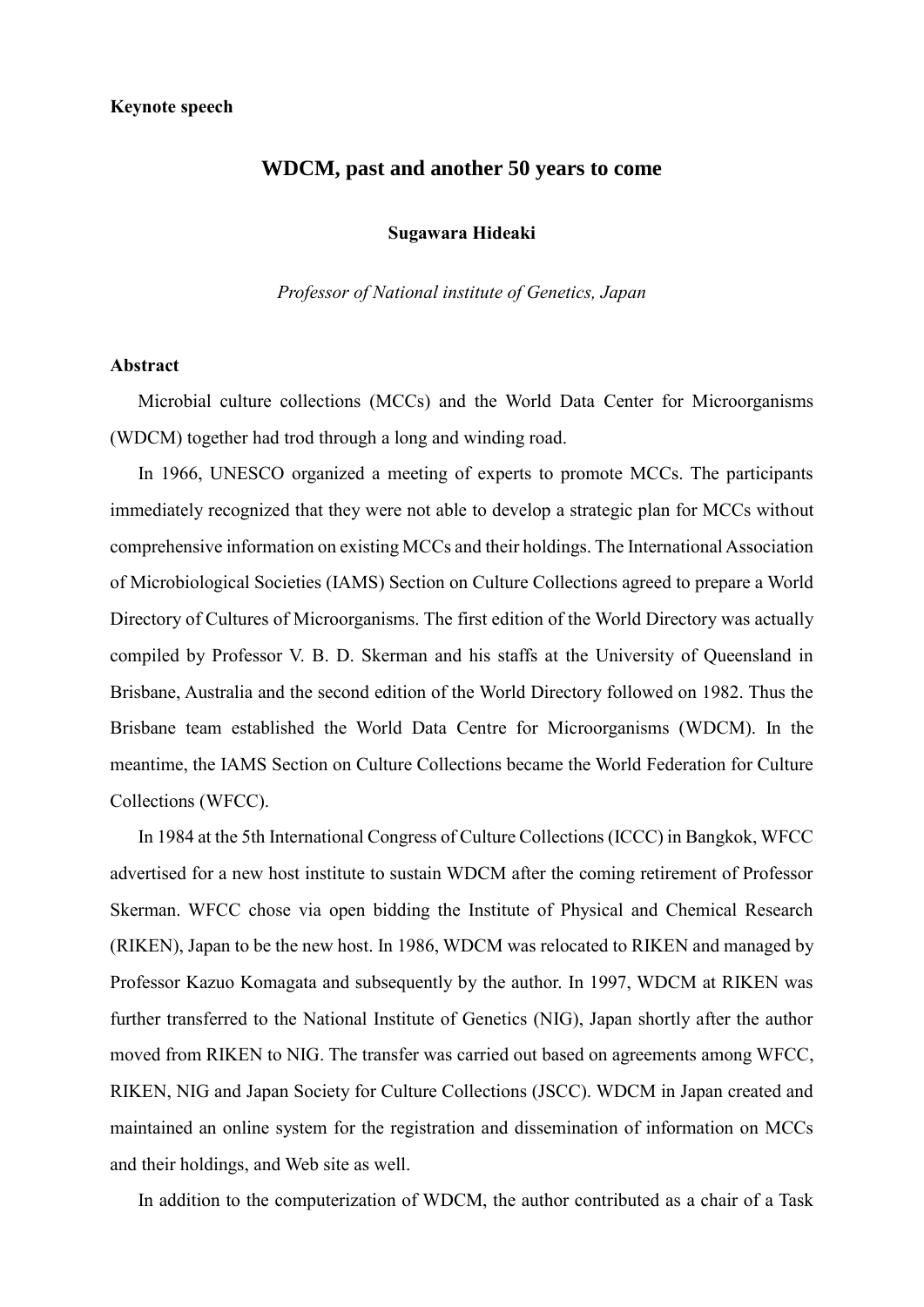Force on Biological Resource Centres in OECD to the development of the Microbial Resources Centres (MRCs) concept, taking into consideration of three major factors that would impact MCCs in the 21st century, namely, biodiversity, genomics and informatics. The OECD finally published two reports of "Biological Resource Centres – underpinning the future of life sciences and biotechnology" in 2001 and "OECD Best Practice Guidelines for Biological Resource Centres" in 2007.

 In 2011, WDCM found a new home in the Institute of Microorganism, Chinese Academy of Sciences (IMCAS) based on another open bidding when the author retired from NIG. It was Déjà vu. The 3<sup>rd</sup> generation of WDCM at IMCAS has already created innovative services such as Analyzer of Bio-resource Citations (ABC) and Global Catalogue of Microorganisms (GCM).

Then, what will be the 4<sup>th</sup> generation of WDCM (WDCM 4G)? Databases essentially mirror the real world. WDCM is expected to evolve as MRCs evolve and vice versa. It is still true that the three factors, biodiversity, genomics and informatics, impact WDCM and MRCs, but the scale and diversity of the impact will surpass our imagination in 50 years to come. We have already observed sequencing of thousands of strains from a single species, researches on metagenomics and unculturable strains, development of synthetic microbial genomes and their application to biotechnology, and elucidation of architecture and functions of microbial communities for human health. Whatever the impact is, WDCM 4G will be the information hub of heterogeneous multi-layer real world to support MRCs and their users.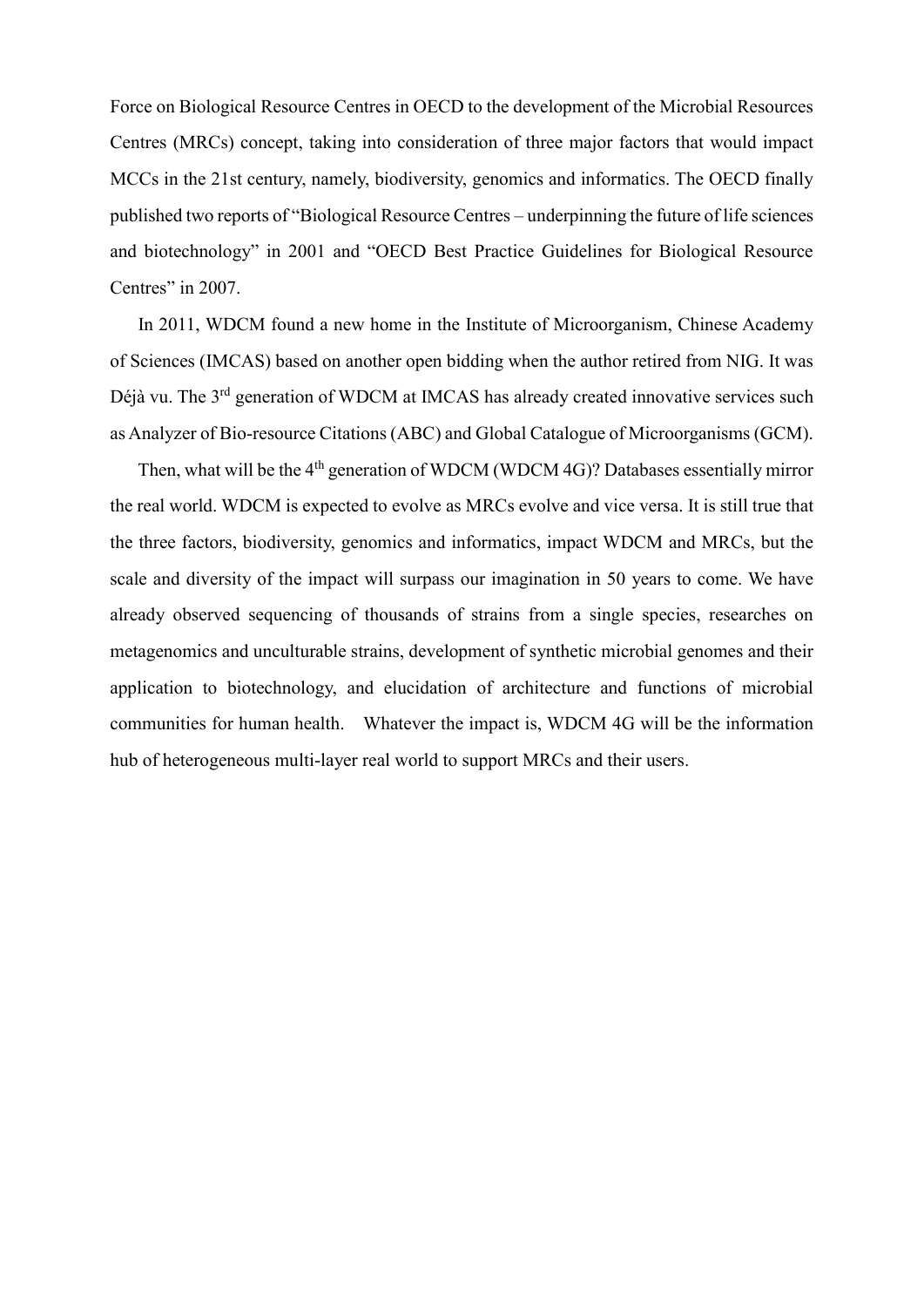# **WDCM in new era**

# **Juncai Ma**

*Director of World Data Center for Microorganisms Institute of Microbiology, Chinese Academy of Sciences, China*

# **Abstract**

Microbial resources are one of the most important natural resources in the world, which is the scientific basis to support the development of biotechnology and life sciences. WFCC-MIRCEN World Data Centre of Microorganisms (WDCM), which once hosted in Australia and Japan and then moved to China in 2010, plays a crucial role in providing a database of microorganisms, analysis of the function and establishing a platform of international communication.

WDCM launches the international project Global Catalogue of Microorganisms (GCM) to construct a data management system and a global catalogue to help organize, unveil and explore the data resources of culture collection worldwide. GCM provides a comprehensive view on the microbiological material made accessible online by public collections, and the function of Analyzer of Bio-resources Citation.

Future developments such as "BIG DATA" technology including semantic web or linked data will allow the system to provide more flexible data integration broader data sources. Linking WDCM strain data to broader data sets such as environmental, chemistry and research literature can add value to data mining and targeting microorganisms as potential sources of new drugs or industrial products.

Cooperation with other organizations and institutions promoted broad utilization of WDCM data platform. The WDCM is exploring collaboration with the World Health Organization (WHO) for the establishment of a database allowing influenza virus information integration. Moreover, the WDCM database is able to provide services for the implementation of the TRUST code of conduct to allow culture collections to comply with the Convention on Biological Diversity and Nagoya protocol for Access and Benefit Sharing. The unique strain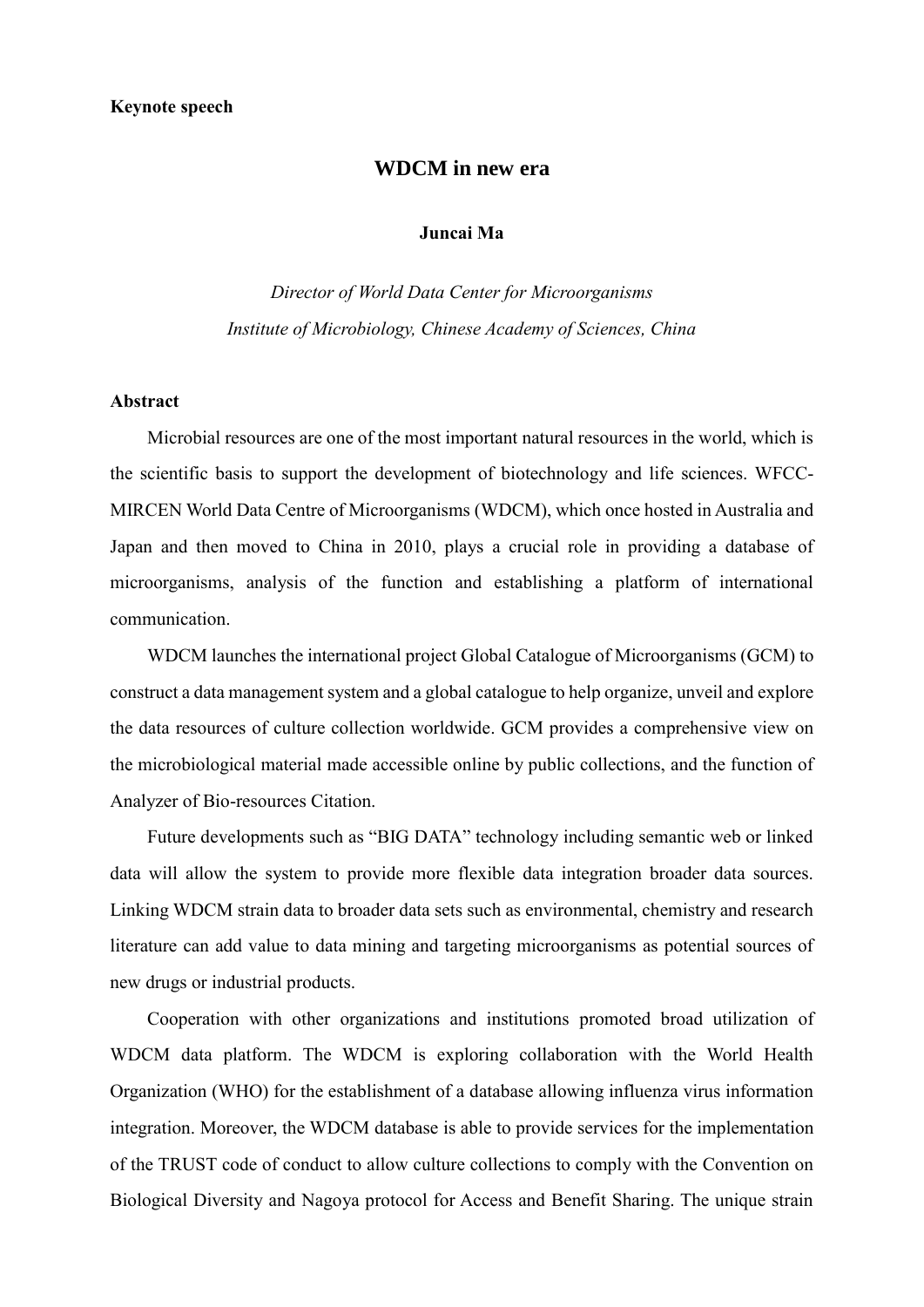identifier available through the WDCM will and the further utilization of information extracted by ABC implements key provisions of the Nagoya Protocol and provides required transparency, legal certainty while lowering transaction costs and reducing administrative and governance burdens.

The WDCM will work with Research Infrastructures, Publishers, Research funders, Data holders and individual collections and scientists to ensure data interoperability and provide the environment for enhanced tools for research and development. WDCM is prone to evolve and continue.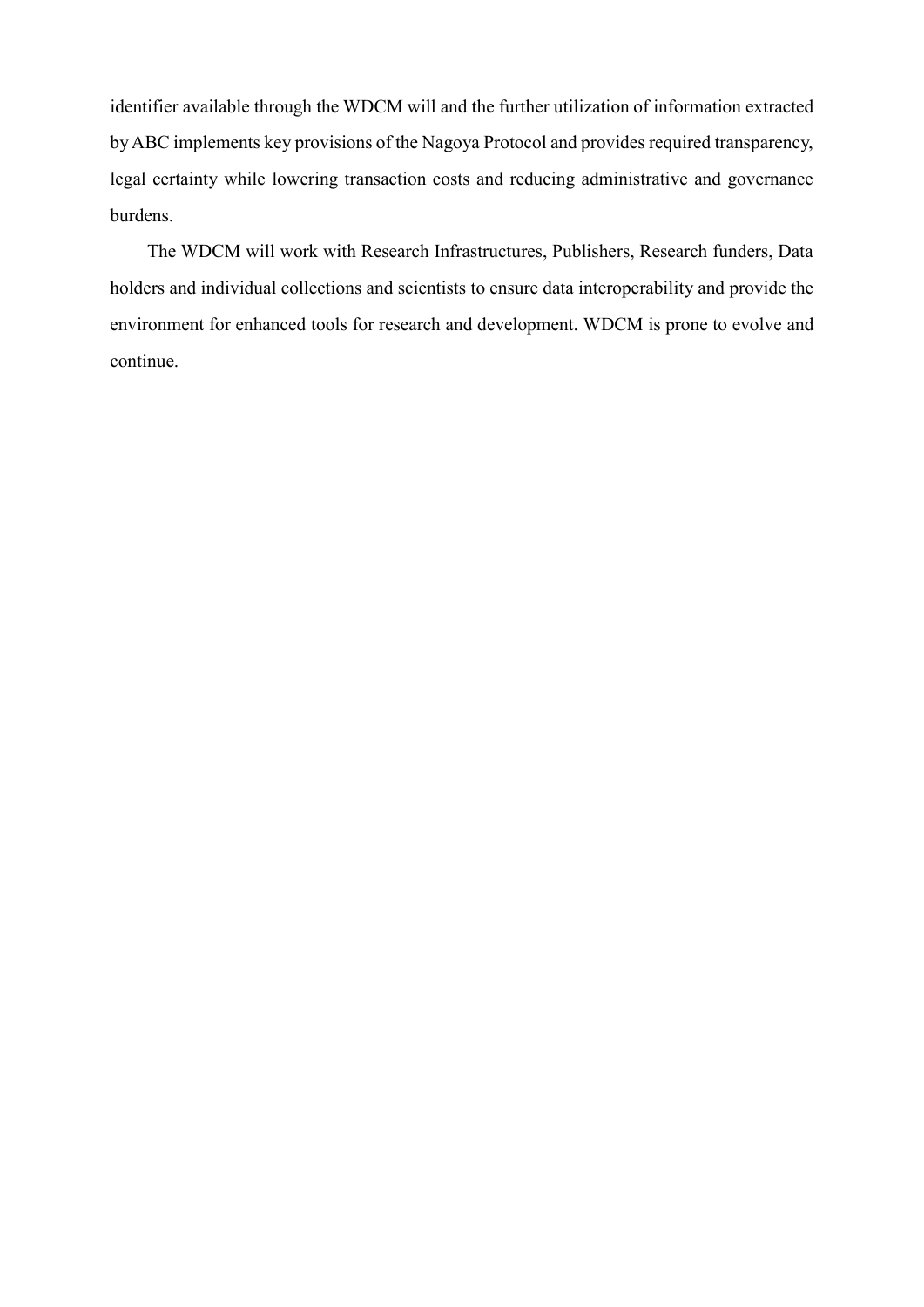# **WDCM: the sum of all efforts and much more Get the right information at any time**

**Philippe Desmeth**

*President of World Federation for Culture Collections (WFCC), Belgian Science Policy Office, Belgium*

## **Abstract**

In 1966, when Professor Victor B. D. Skerman (University of Queensland, Australia) and his colleagues started the World Data Centre for Microorganisms (WDCM), they had in mind to help their fellow scientists find the right microbiological material and related information in due time.

The World Federation for Culture Collections (WFCC) needed comprehensive information on culture collections and their holdings worldwide. WDCM started the development of an international database on culture resources and the first edition of the World Directory of Collections of Cultures of Microorganisms (CCINFO) was published in 1972. It was about facilitating access to the culture collections. Floppy disks had just been introduced commercially in 1971; the IBM System 370 performed 0.64 Million of Instruction per Second at 8.696 MHz; nowadays, personal computer Central Power Units give us a speed of about 4 GHz, 4 billion calculations per second.

In the 1980's, WDCM was again on the frontline, aiming at facilitating access to microorganisms and related data. Data storage and data management had to be optimized to allow publication of users-friendly catalogues where scientists could retrieve both raw materials for their research and related data. Projects such as Microbial Information Network Europe (MINE) contributed to define the database structure and catalogue standards in microbiology.

When Professor Skerman retired in 1986, WDCM moved to the Japan Institute of Physical and Chemical Research (RIKEN) under leadership of Professor Kazuo Komagata and later of Dr. Hideaki Sugawara. In 1987, the most common formatted capacity was advertised as "1.44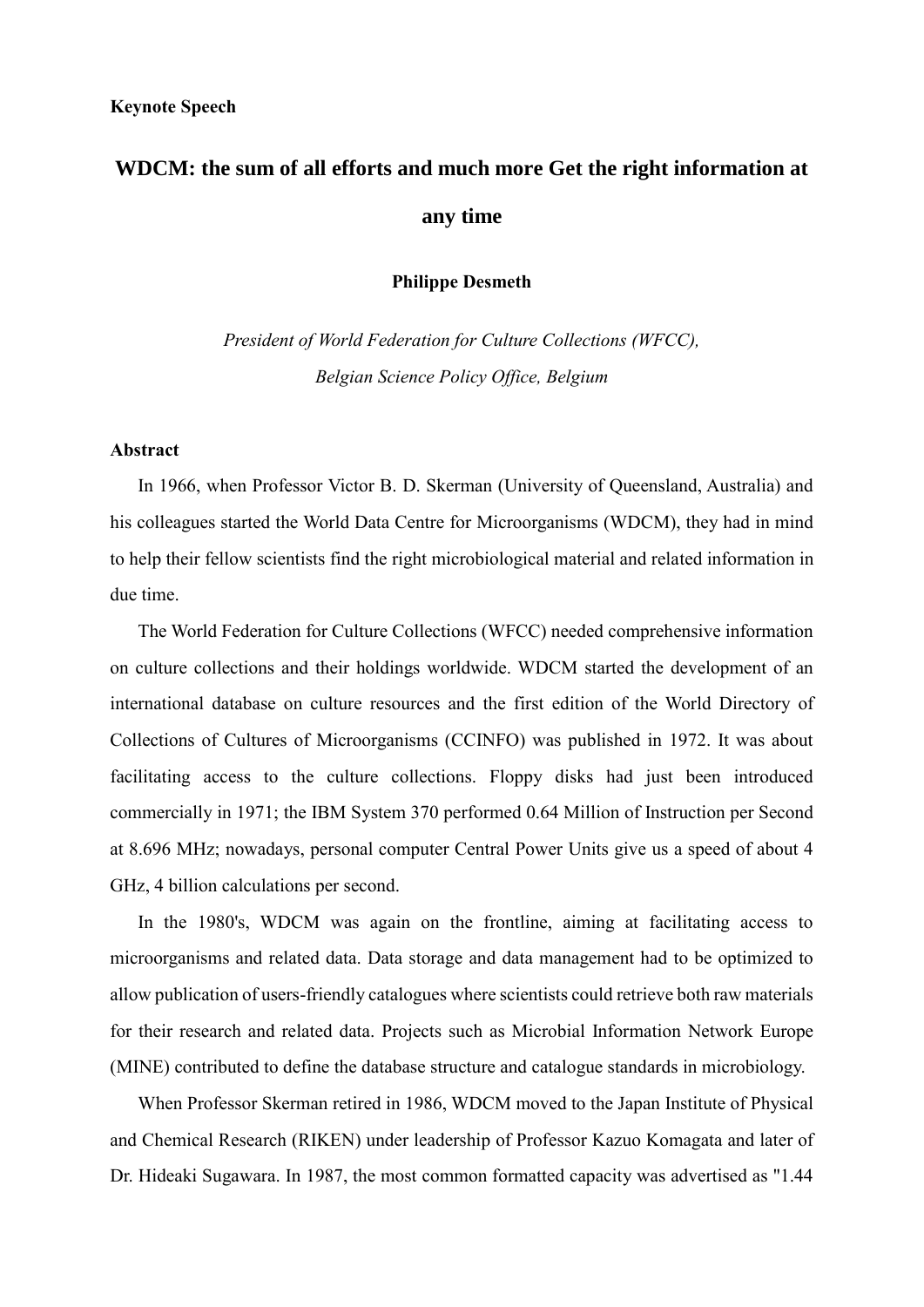MB" and displayed as "HD" for High-Density" format. Today, Terabyte hard disks are marketed for less than 100 USD.

In the 1990's, it was about data publishing and data sharing. WDCM was next to the cradle of Internet and ready for it when Tim Berners-Lee of CERN (European Organization for Nuclear Research) started the World Wide Web in 1989. The WDCM at RIKEN made the World Directory CCINFO database open to the public via a Packet Switching System and then via the Internet using a Gopher system.

In April 1997, it was agreed to transfer WDCM from RIKEN to the National Institute of Genetics (NIG), when Dr. Hideaki Sugawara moved to the Center for Information Biology and DNA Data Bank of Japan, NIG. WDCM at NIG dropped the Gopher service and concentrated on providing Web-based services.

In the year 2000, internet got mature. When Professor Sugawara retired he looked to instill new life to WDCM, he handed the destiny of WDCM over to Dr. Juncai MA, present Director of WDCM and of the Information Center at the Institute of Microbiology, Chinese Academy of Sciences (IMCAS).

At present, well into the 21st century, it is about big data, dealing with volume exceeding Exabyte  $(10^{18})$  of data, real-time accessibility, merging of a variety of data, and ensuring the accuracy of these huge pools of data, many of importance for advancement of science and production of socio-economic value.

Dr Ma and his team launched the Global Catalogue of Microorganisms; they want to involve as many partners as possible into this worldwide action, not only people from culture collections but the entire microbiologists' community, not only academics but also companies' research teams. WDCM is connecting upstream and downstream research, underpinning cumulative research, providing secured access to reliable, valuable, relevant data related to microbiological material, contributing to build a sustainable and equitable knowledge based bio-economy.

Fifty years ago, WDCM was ready for databases structuring and management. In the 1990's, WDCM went online at the very beginning of Internet. Now and in the future WFCC rely on WDCM and its host institute to meet the challenges, to strive in the big data and beyond. WDCM is much more than the sum of a succession of efforts; it is a driving force, a source of innovation in bioinformatics, at the frontline of ICT development.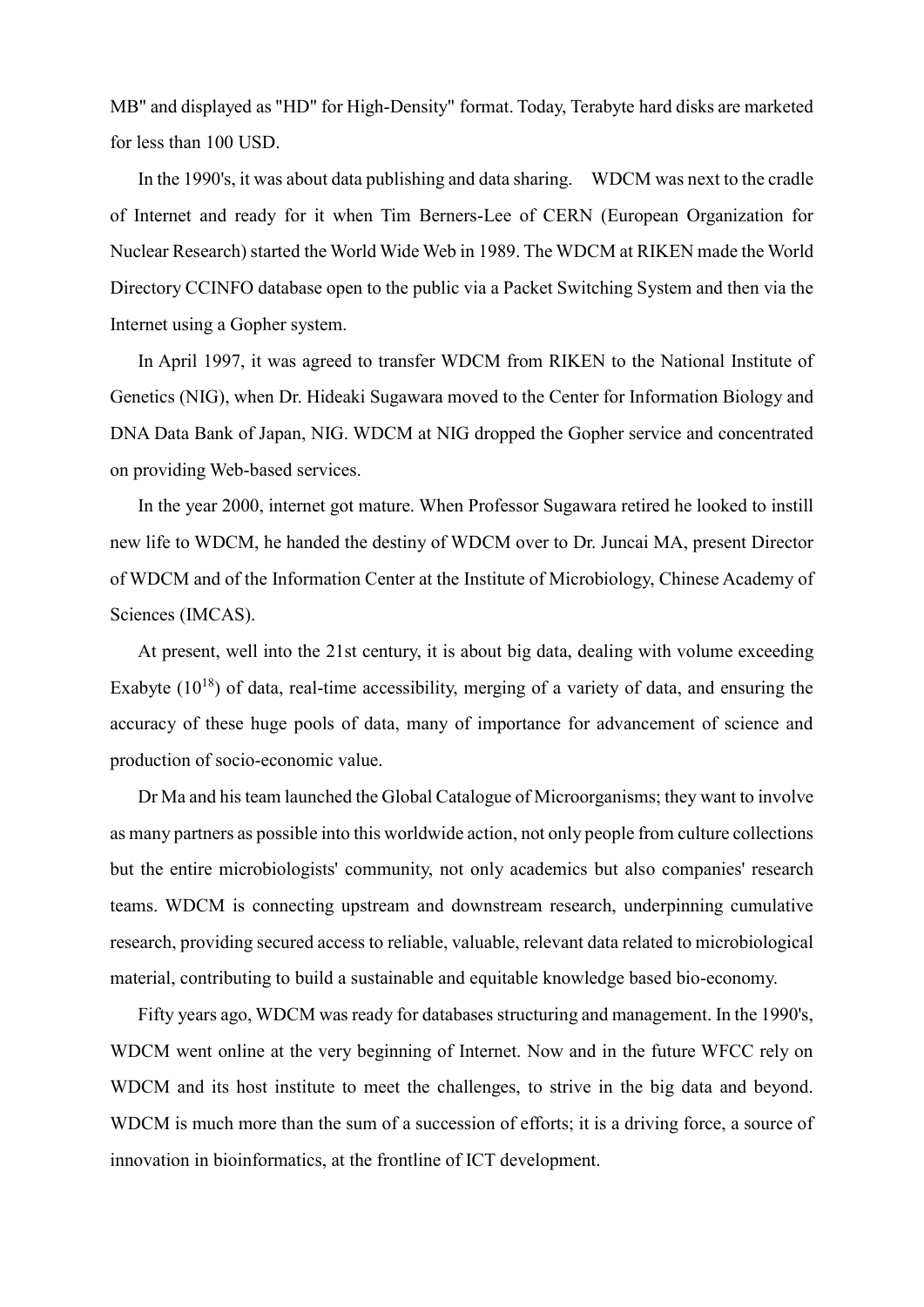# **Dynamic Changes of Marine Microbial Communities over Time**

**Takashi Gojobori**

*Vice President of CODATA, King Abdullah University of Science and Technology, Japan*

# **Abstract**

Marine metagenomics is a study of examining microbial communities in the sea of interest by directly sequencing genomic DNA fragments from seawater samples. The so-called NGS (Next-Generation Sequencing) technologies have enabled us to sequence a tremendously large amount of DNAs that have been isolated from the sea periodically, say every two weeks or every month. When we focus upon the sea surrounding Japan islands and the Red Sea in the Middle East, our marine metagenomics studies revealed very interesting features of timechanges of microbial diversities in the two different sea regions. In particular, the Red Sea is regarded as a model of the global warming sea because of high water temperature and salinity. A comparison of the time-changes in microbial diversities between the two seas gives us a significant hint of possible influences of the global warming effect to marine microbial communities.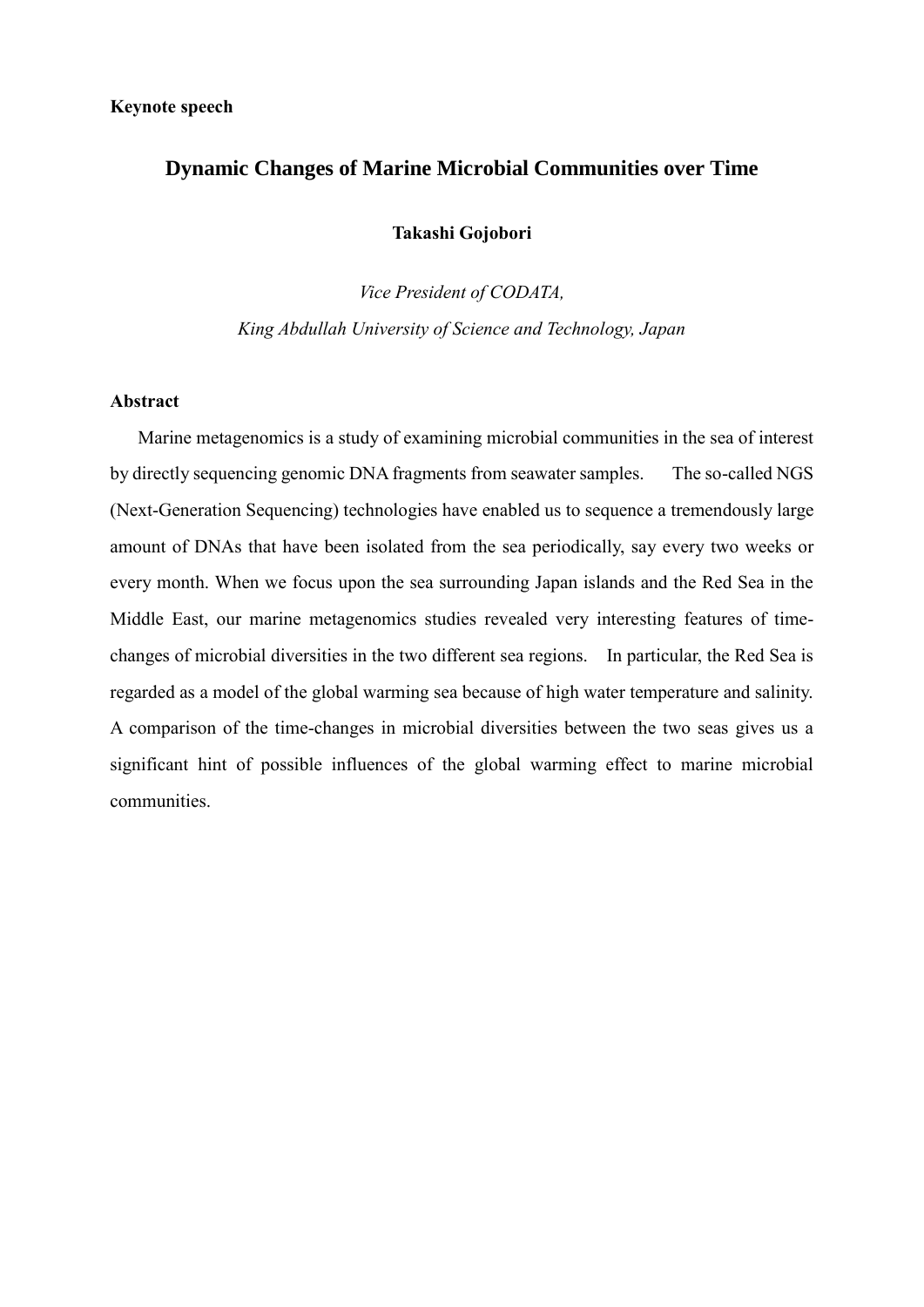# **Identifying the micro from the peta: tales of big data in the micro world**

**Nikolaos C. Kyrpides**

*Prokaryote Super Program Head, U.S. Department of Energy Joint Genome Institute (DOE JGI), USA*

# **Abstract**

Shotgun sequencing of environmental samples has revealed a new universe of microbial communities (metagenomes) involving previously uncultured organisms, which is expected to further advance our understanding the structure and function of entire microbial communities and expand our current knowledge of genetic and functional diversity of individual microorganisms. Although most metagenomic studies aim to unveil the genetic and functional novelty present in various environments, current best practices in metagenome analysis tools, and workflows, are suffering from a number of pitfalls, impairing the fulfillment of this objective. I will present some of our approaches enabling the exploration of large metagenomic datasets and the discovery of novelty.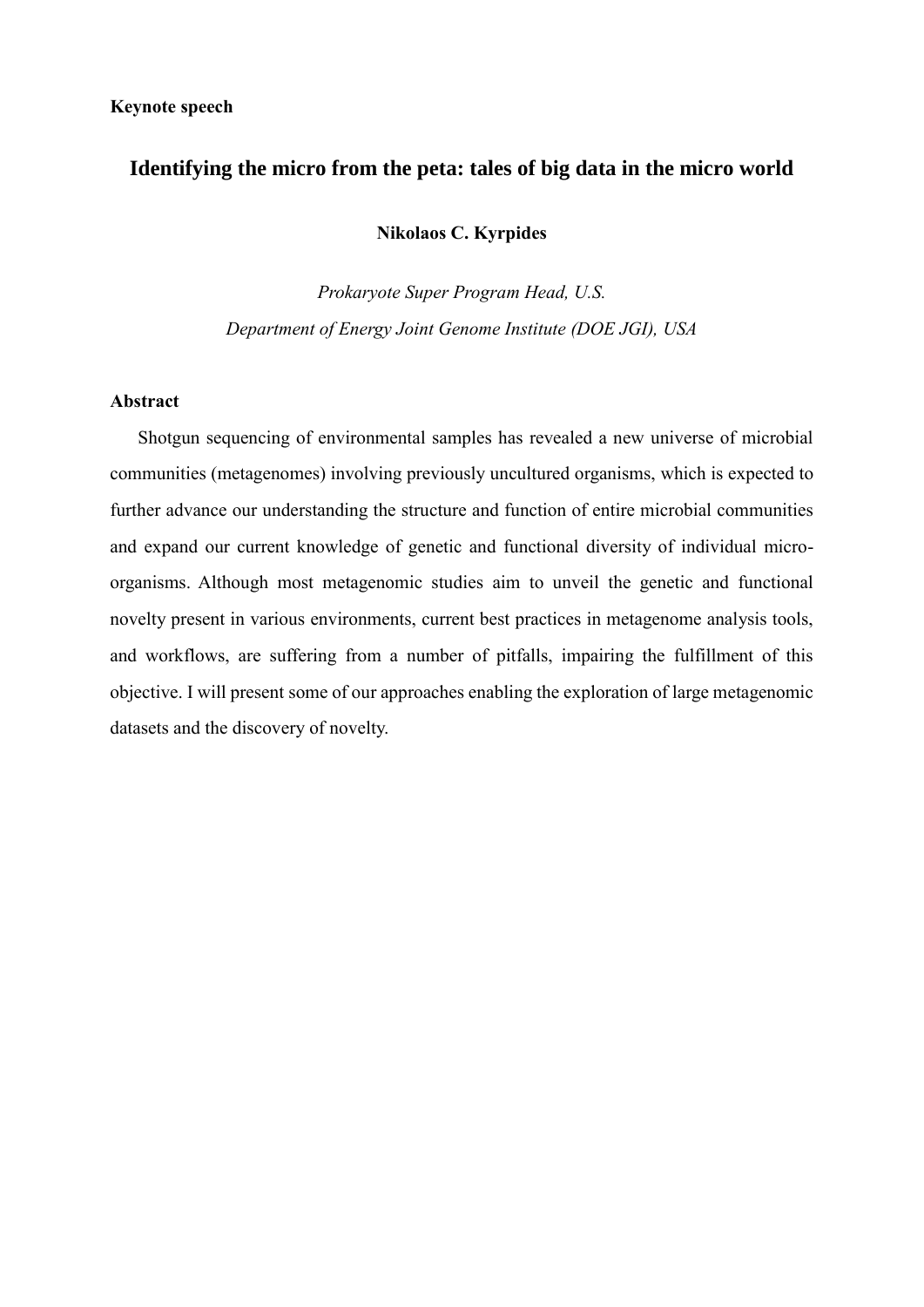# **Beyond sequencing**

### **Ye Yin**

*CEO of BGI Genomics Co. Ltd., China*

## **Abstract**

As gene technology develops very rapidly these years, people are beginning to realize how it's going to influence their life, and somehow it becomes a Hi-Tech fashion. Ever since President Obama announced Precision Medicine as a new focus, public healthcare is undergoing an unprecedented change, coming with a burst of big data processing. Now that sequencing is just a piece of cake, what would be the next challenge in the industry? If we can "read" through a book, can we "write" one by ourselves? If we can "read" through a genome, can we just "write" one? In the speech, Ye will make a brief introduction on what BGI is doing, then review back to the history of genome sequencing, and look forward to next stars like synthetic biology, metagenome, etc. in the industry.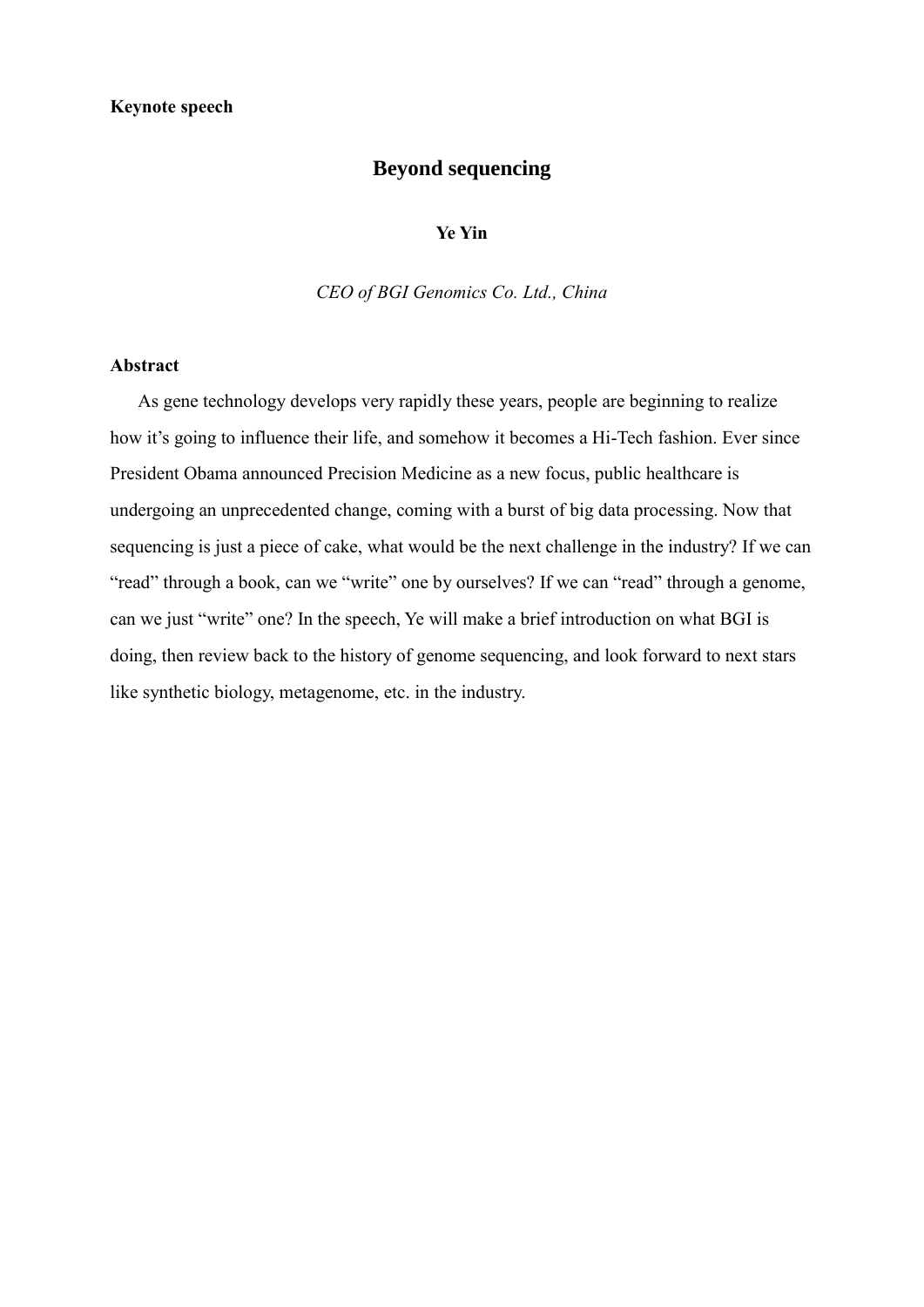# **Polymorphisms in microbial whole genome sequence identify classical mutations and may establish geographic origin for the Nagoya Protocol**

# **Kevin McCluskey**

# *WFCC Executive Board member, Fungal Genetics Stock Center, USA*

#### **Abstract**

Eukaryotic microbes such as fungi have been important research organisms and were foundational in the development of molecular genetics. Neurospora was the specific organism used to demonstrate the central paradigm of molecular biology which is "one gene, one enzyme." While this has been modified to accommodate multi-subunit enzymes, and posttranscriptional and post translational processing, it remains at the center of modern biology and biotechnology.

Extensive mutagenesis and analysis identified over 1,200 genetic phenotypes in Neurospora crassa. These are defined by the ability to follow a trait through a genetic cross and include both nuclear and mitochondrial traits. Whole genome analysis has demonstrated that N. crassa has nearly 10,000 genes and a nearly complete set of gene deletion mutants has been generated and deposited at the Fungal Genetics Stock Center. Not surprisingly, nearly 8,500 of these directed mutants have no visible phenotype.

Among the mutant strains in the FGSC collection 330 classical mutant loci exist with no direct relationship with a gene sequence. To identify the open reading frame mutated in these strains, a gene complementation approach was used but it was very labor intensive. To simplify classic mutation identification whole genome resequencing approach was undertaken. Based on the simple logic that a sequence polymorphism that is present in multiple strains should not cause a phenotype in only one strain, a multiple strain analysis pipeline was established that allowed rapid identification of the causal mutation in many strains. Examples of the analysis and validation by comparison with the targeted gene deletion mutant will be described.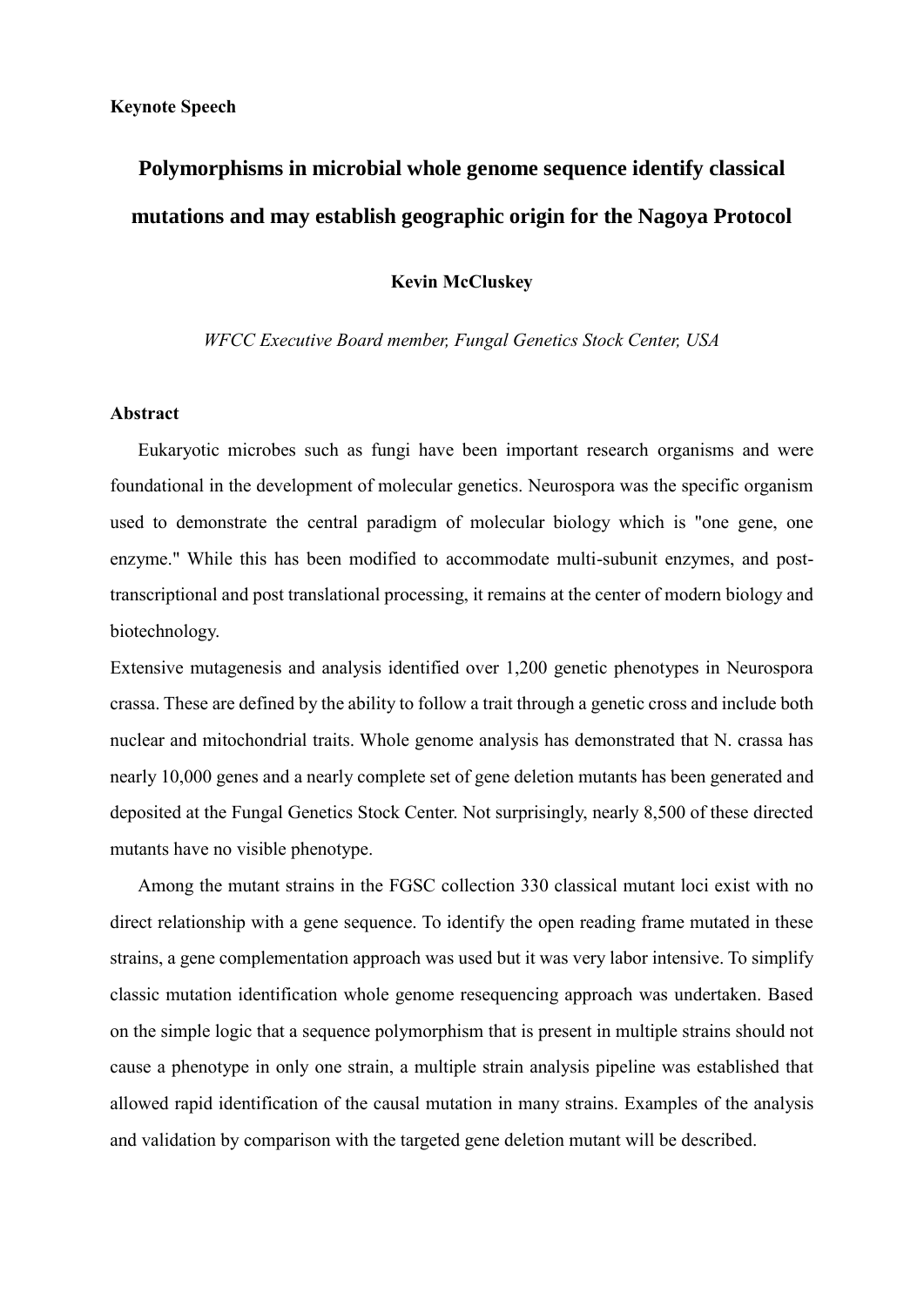# **NIEMA: a transfer and exchange system of microbes for microbial resource centers for non-commercial purposes according to the CBD and the Nagoya protocol**

**Ando-katsuhiko**

*Acting Director-General, NITE Biological Resource Center, National Institute of Technology and Evaluation, Japan*

#### **Abstract**

The Asian Consortium for the Conservation and Sustainable Use of Microbial Resources (ACM) was established in 2004 with currently 23 organisations from 13 countries (Cambodia, China, India, Indonesia, Japan, Korea, Lao, Malaysia, Mongolia, Myanmar, Philippines, Thailand, and Vietnam). The objective of the ACM is to promote collaboration among governments and public organisations in Asian countries to enhance conservation and sustainable use of microbial resources in Asia.

Microbial Resource Centres (MRCs) are fundamental for *ex-situ* preservation to safely maintain the world's biodiversity and genetic resources of microbes, and for the development of microbiology. Having recognized the importance of MRCs, a new scheme titled the 'Network of International Exchange of Microbes under the ACM (NIEMA)' has been developed by the Task Force of Management of Material Transfer (MMT-TF) in the ACM. The basis of the NIEMA is the common policy for all NIEMA MRCs: the NIEMA Code of Conduct for Microbial Resource Centres. The Code of Conduct consists of four obligations: 1. Acquisition and entering of microbes into the NIEMA framework; 2. Transfer of NIEMA strains from a Primary-MRC to a NIEMA MRC; 3. Distribution of NIEMA strains from a NIEMA MRC to third parties; and 4. Maintaining a NIEMA Clearing-House Mechanism (NIEMA-CH), which would store and make available any information related to the transfer of NIEMA microbial strains between NIEMA MRCs. The Code of Conduct covers the transfer of microbial strains for non-commercial research purposes and complies with the provisions of the Convention on Biological Diversity (CBD) and the Nagoya Protocol on Access to Genetic Resources and the Fair and Equitable Sharing of Benefits Arising from Their Utilization to the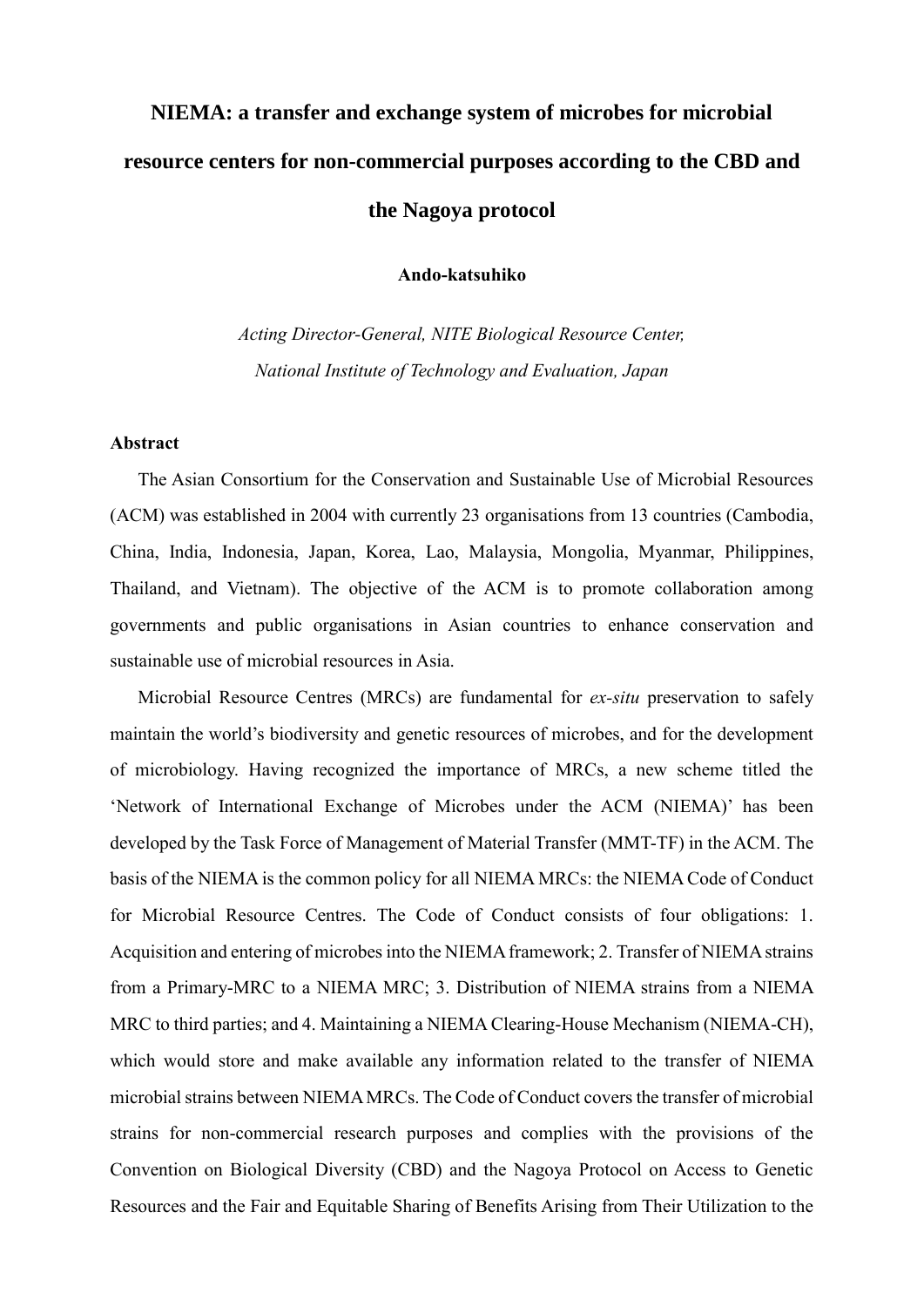Convention on Biological Diversity (NP). The NIEMA scheme proposes a legitimate and streamlined way of transferring and utilizing microbial resources in line with the principles of the CBD and the NP.

Ref.: Katsuhiko Ando, Tae Eun Jin, Rie Funabiki, Linhuan Wu, Honglada Thoetkiattikul, Jung-Sook Lee, Bubpha Techapattaraporn, and Tanit Changthavorn. (2014) Network of International Exchange of Microbes under the ACM (NIEMA) - A transfer and exchange system of microbes for microbial resource centres for non-commercial purposes according to the CBD and the Nagoya Protocol. Microbiol. Cult. Coll. 30(2): 85-96.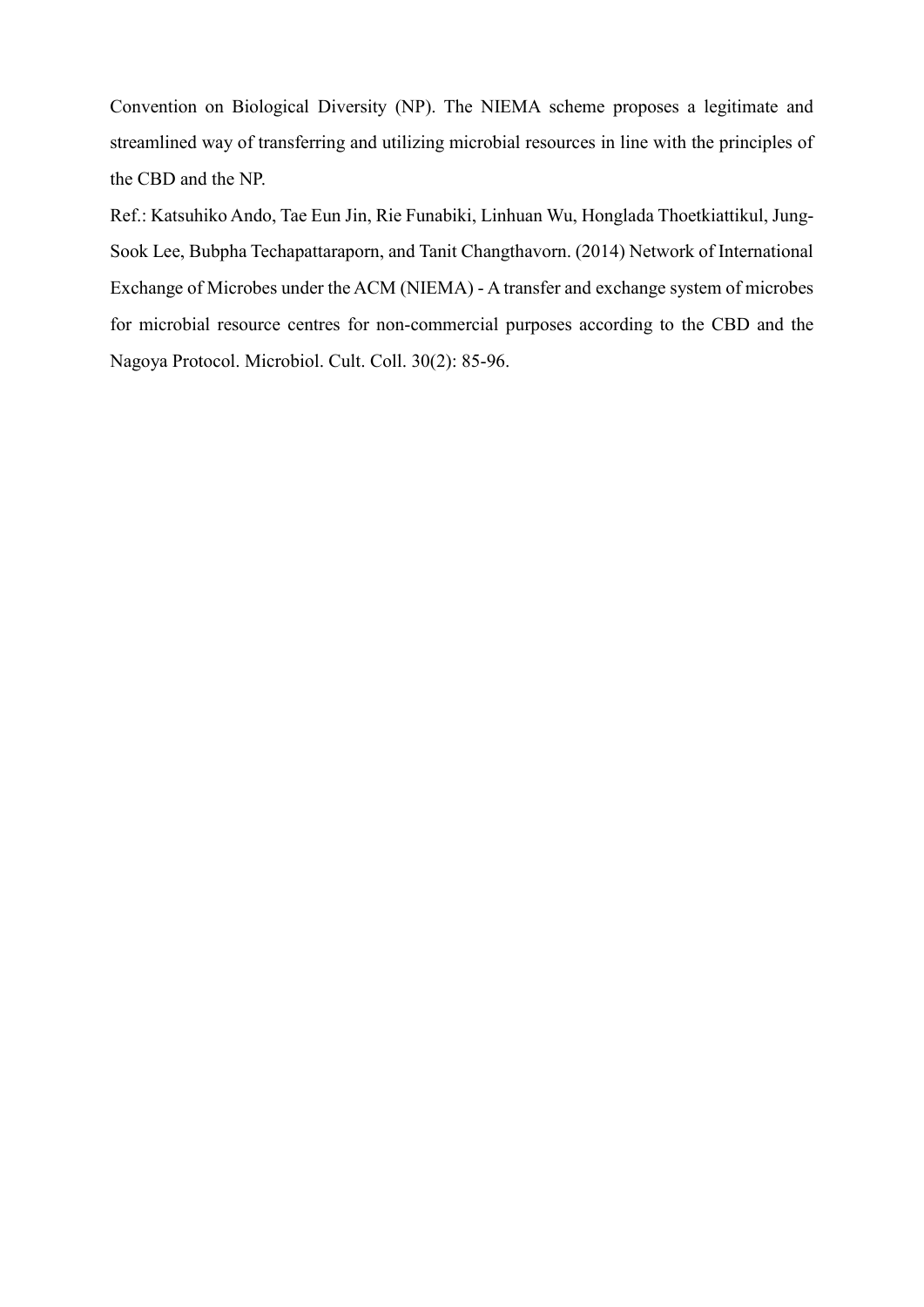# **Implementation of the Nagoya Protocol in the EU - Guidance on scope and utilization**

# **Axel Braun**

#### *Law Department Officer, F.HOFFMANN – LA ROCHE Ltd., Switzerland*

#### **Abstract**

EU Regulation No. 511/2014 and Implementing Regulation 2015/1866 implementing the provisions of the Nagoya Protocol are now in force in the EU. National law in EU Member States further providing detailed ruling on either access and/or monitoring and sanctions are also in place in some but not all EU Member States, including National Competent Authorities. On the request of users of genetic resources and/or associated TK in the EU the Commission together with EU Member States and users has developed "Horizontal Guidance" on the interpretation of the scope of its respective regulations, specifically on the aspects of temporal, material and geographical scope, user's obligations, events which trigger due diligence obligations and sector specific issues in relation to health and food and agriculture. In addition, together with users from sept different sectors, sector specific guidance on how the term "utilization", which is a key term under EU law, is to be applied to research and development activities of these sectors is under preparation. Short explanations of these topics will be given and challenges for users in the industry, especially the pharmaceutical industry, but also for culture collections will be illustrated.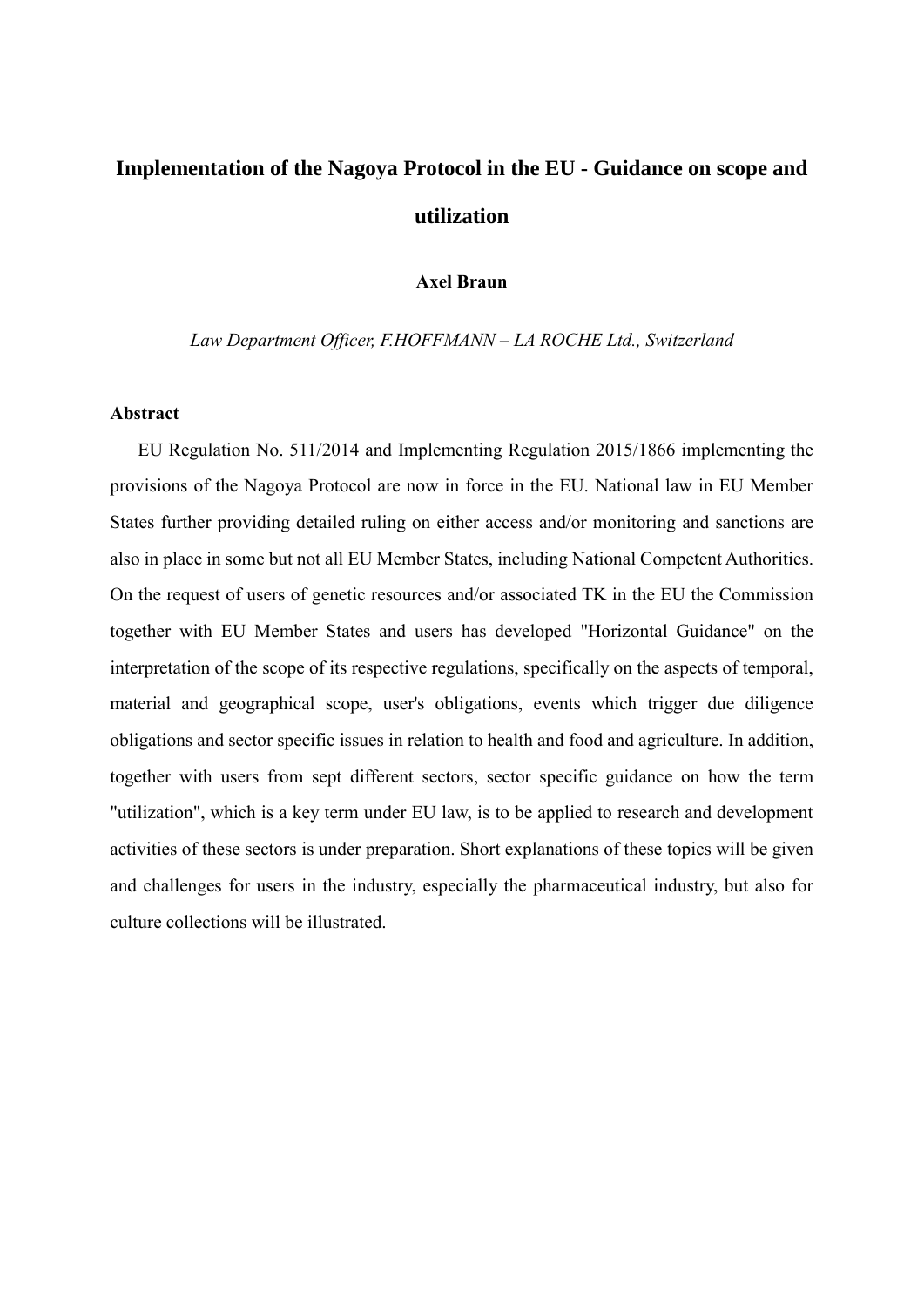# **Standardizing Data in Biotechnology: From Community to ISO Standards**

**Martin Golebiewski**

*Convener of ISO/TC 276 Biotechnology WG5 'Data Processing and Integration', Heidelberg Institute for Theoretical Studies, Germany*

#### **Abstract**

The complexity and interdisciplinarity of modern biotechnology and the whole field of the life sciences require a high degree of standardization of processes, as well as standardized formats for data, computer models and their descriptions. It is crucial to standardize the acquisition and description of the data and the documentation of its origin and context. This comprises the standardized description of the applied methods and biological material (stored in biobanks) and workflows for data processing, analysis, exchange and integration, as well as for the incorporation of the data into computational models. Also the setup, handling and simulation of the resulting computer models have to follow dedicated standards. To this end many grassroots community standards for formatting and exchanging data, models and metadata (data describing the data) have been defined by different scientific communities in the field. However, it often is confusing and cumbersome for the potential users to find the appropriate standards for their tasks and apply them in their workflows.

In light of its rapid growth and market relevance, the International Organization for Standardization (ISO) has identified biotechnology as an area of major potential for standardization. In December 2013 the technical committee of ISO for biotechnology standards (ISO/TC 276) had its inauguration meeting. Where is the journey of ISO/TC 276 Biotechnology heading? How could existing scientific community standards be of use for the definition of official ISO standards? What are the benefits for the grassroots communities in doing so? In my talk I will outline options for classifying and integrating existing community standards into official norms and how that might help in defining a framework and guideline for community standards and their application in different biotechnological use cases.

*Keynote Speech*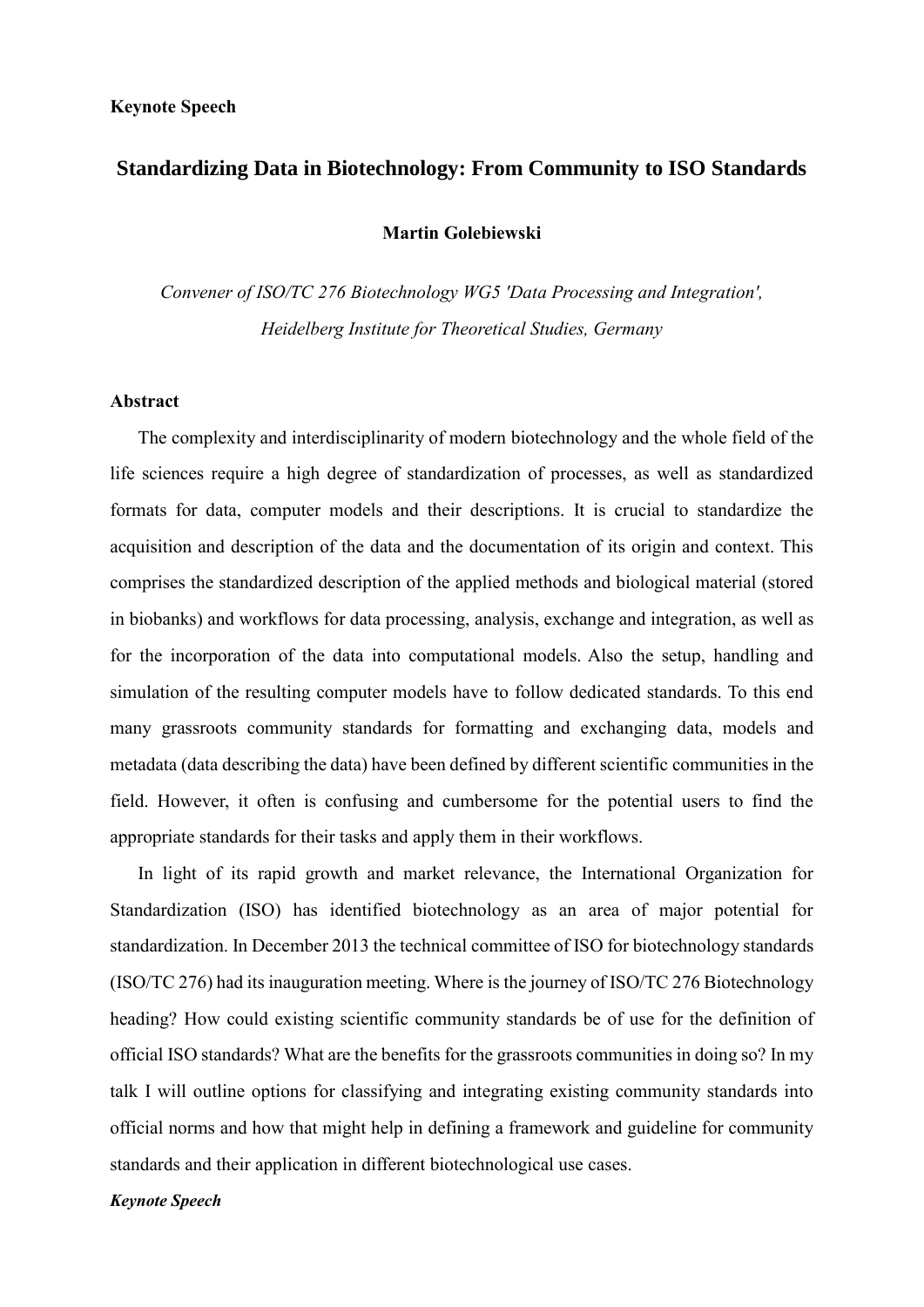# **Progress in ISO/TC 276 Biotechnology/WG 2 Biobanks and Bioresources**

# **Yong Zhang**

*Convenor of ISO/TC 276 Biotechnology WG2 & WG5 'Data processing and integration', China*

#### **Abstract**

ISO/TC 276 Biotechnology was created in 2013. TC 276's Scope is Standardization in the field of biotechnology processes that includes the following topics: 1) Terms and definitions; 2) biobanks and bioresources; 3) analytical methods; 4) bioprocessing; 5) data processing including annotation, analysis, validation, comparability and integration; 6) metrology. In this talk, as the co-convor of WG 2, I am going to give an short introduction about WG 2 (biobanks and bioresources). Also, I would like to share some progress in China.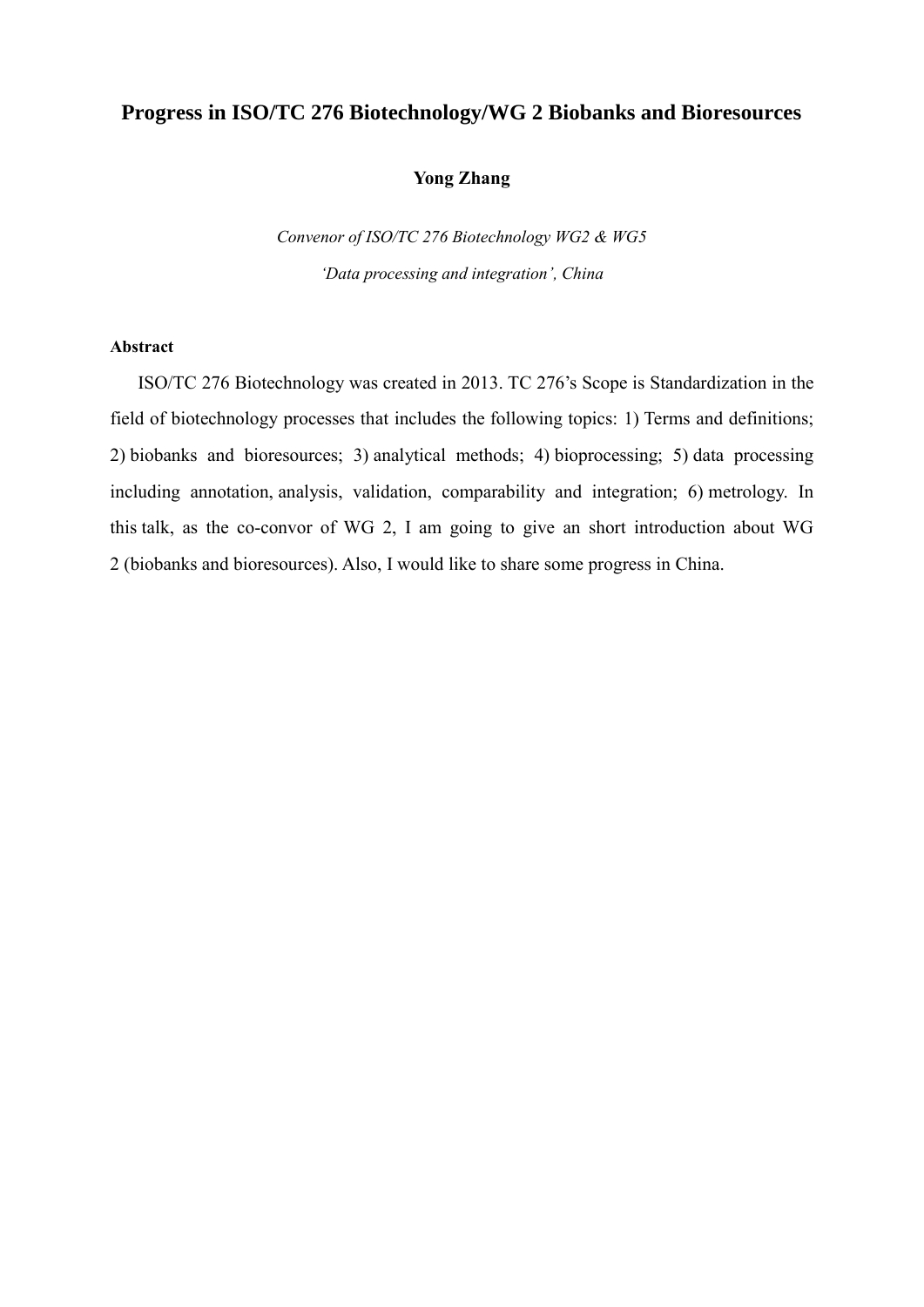# **Quality by Testing and Quality by Design in microbial Biobanks**

## **Anabela Martins**

*Quality Manager of Micoteca da Universidade do Minho, Portugal*

### **Abstract**

Throughout its existence, Biobanks on the microbial domain (mBb) have embraced this endeavour of preserving authentic microorganisms and its related data for future purposes. A microbial Biobank should have a high degree of assurance in the performance of its preservation processes so that it will, on one hand, consistently supply authentic microbiological material, and on the other, ensure an effective preservation of authentic microorganisms avoiding its loss. Current mBb approaches to quality management are mainly based in controlling quality which does not ensure process consistency. A modern approach to quality management and process validation which can lead mBbs to attain a high degree of quality assurance is proposed. Besides the quality assurance, the proposed approach is also a source of process and microorganism enhanced knowledge including different kind of data such as the microorganism critical quality characteristics, how they are affected by the process variables and the *control space* (concept related to the robustness of the process) for a given preservation process. This acquired enhanced knowledge encloses new challenges as it includes data that needs to be captured, managed, disseminated and used to promote the effective and consistent microorganism preservation.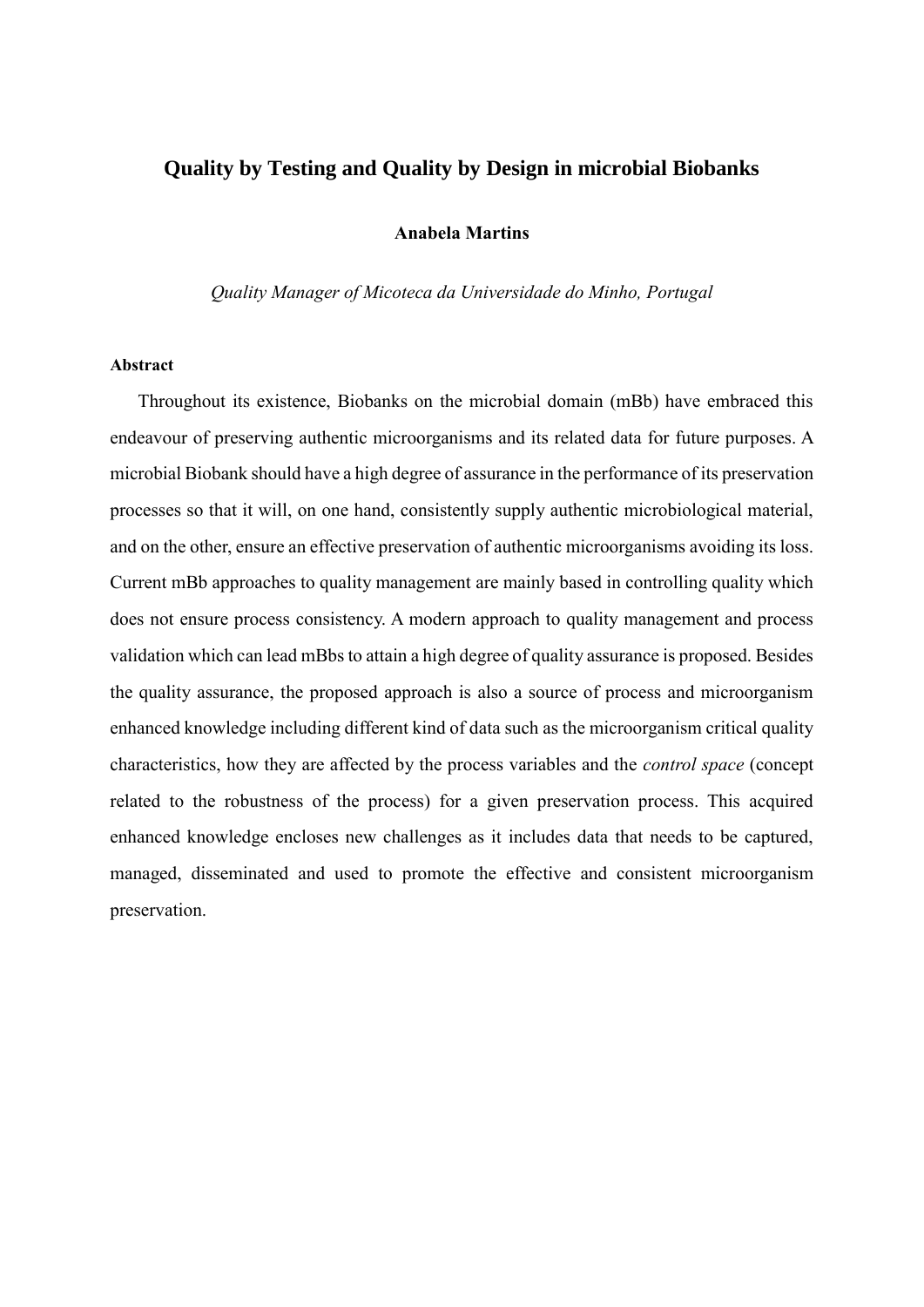# **The inportance of standardization in biobanking and introduction of KNNRC**

## **Ki Hyun RYU**

*President of Korea National Research Resource Center (KNNRC), Korea*

#### **Abstract**

 $\overline{a}$ 

In recent years, revenue from biotechnology industry and investment for biotechnology R&D has both shown continuous growth globally. Korean bioindustry also has demonstrated the remarkable annual growth rate, reaching almost 14% in 2013. As the bioindustry expands, international standards concerning biobanks and bioresources will have profound implication on the field of biotechnology as a blueprint establishing its overall landscape. International Organization for Standardization (ISO) Technical Committee (TC) 276 is currently working on creating standardized guidelines of human, animal, plant, and microorganism biobanks<sup>1</sup>. These standards will ensure the quality of bioresources and establish standard operating procedures for handling various types of bioresources.

ISO/TC 276 was created at Berlin, Germany on December 13, 2013. With objectives for conservation of resources and sustainable development of bioresource technology through information sharing, four Working Groups (WGs) – Terminology, Biobanks and Bioresources, Analytical Methods, and Bioprocessing – were initially created with later addition of a fifth WG, Data Processing and Integration. Participating members of TC 276 are 25 countries, including Germany, the secretariat, China, Japan, and Korea. TC 276 also has 14 observing members, 14 internal liaisons and 5 Category A liaisons which includes ANRRC, Asian Network of Research Resource Centers. The Korea National Research Resource Center (KNRRC) has administered the activities of ANRRC as the permanent secretariat.

KNRRC has been actively participated in domestic and international standardization efforts. The Center has published 16 best practice guidelines which thoroughly cover diverse organisms and fusion

<sup>1</sup> Resources for research and development (R&D) aspects, but excluding therapeutics and highly regulated agricultural productions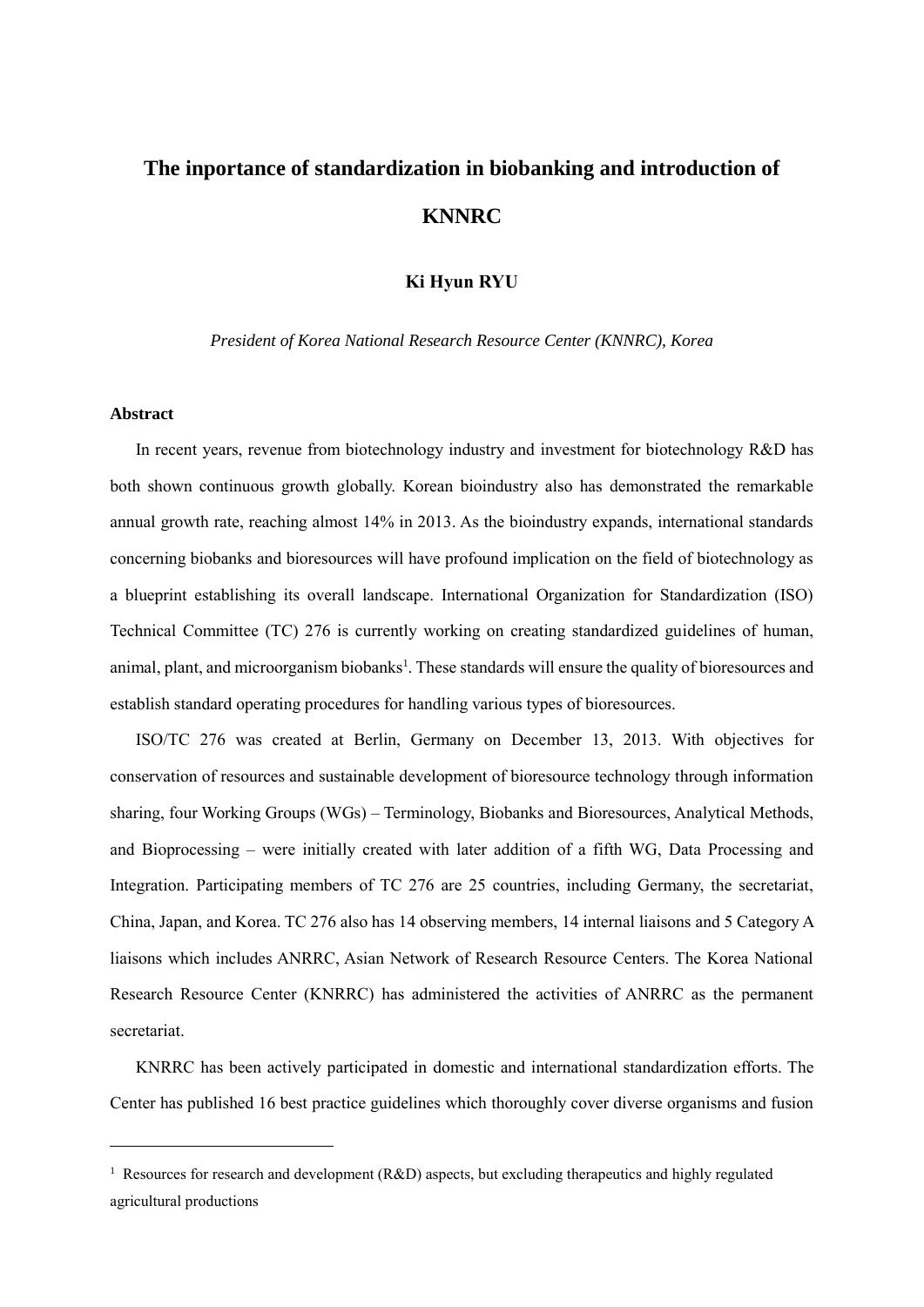materials. They are utilized as practical manuals for the operation of numerous biobanks. Based on these expertise, KNRRC participates in the activities of TC 276 to contribute in the process of international standardization.

In October 2016, experts of TC 276 will convene at Dublin, Ireland for working group meetings. Next general meeting of TC 276 will be held in Korea during the week of 8th to 12th of May 2017.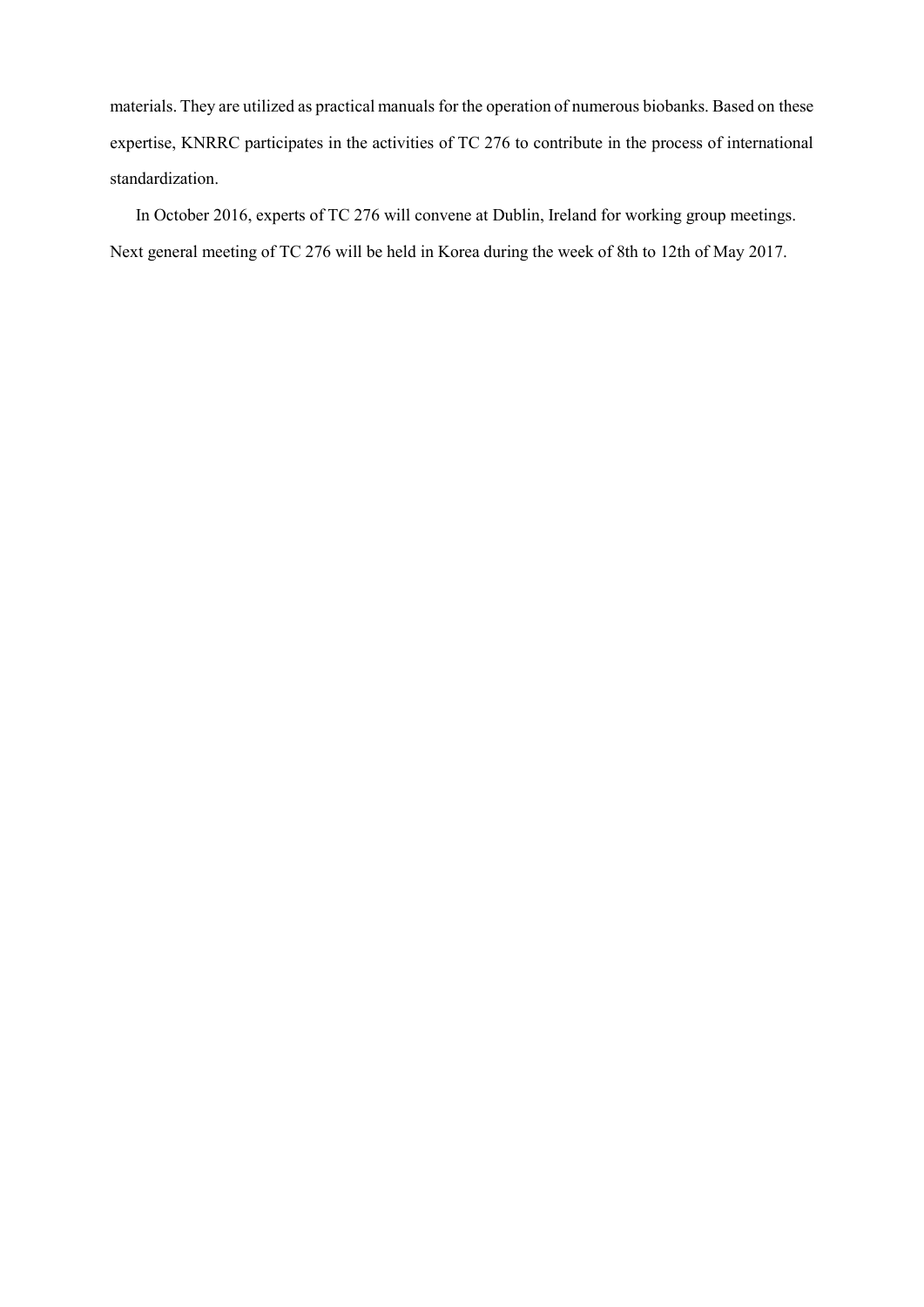# **The collaborative working environment – a new level of knowledge transfer and Innovative collaboration**

**Erko Stackebrandt**

*Coordinator of MIRRI, Leibniz-Institut DSMZ-German Collection of Microorganisms and cell cultures Germany, Germany*

## **Abstract**

Each of us, being confronted to search the literature and/or the internet for specific data on a given taxon, is confronted with the tedious task to collect information from various sources. If the search is restricted to a recent species description which is based on a single strain, the type strain, the search is easy as the original description is all there is. If however, the search relates to a strain of importance to food and agriculture, health or basic science, the task is highly laborious or one turns textbooks such as 'The Prokaryotes', 'Bergey's Manual' or topicspecific essays. The search is even more complicated if extended to comparative surveys on specific physiological properties, constituents, habitats, applications and so on. Most properties generated in public culture collections are not included in their strain catalogues and data on the composition of chemotaxonomic properties and commercial test kits are not routinely available. Other databases need the purchase of a commercial system, such as BIOLOG, MIDI-System for fatty acid data or Biotyper for MALDI-TOF spectra. The time-consuming search for published data on a given strain is well known to any researcher. An exception is the situation for sequence data as their deposition in public databases is mandatory and availability of data is now high on the agenda of scientific journals.

The ESFRI project Microbial Resource Research Infrastructure (MIRRI) is trying to change this dismal situation. MIRRI has identified its present offer to the users which, in the future, will be managed through a single access entry point. The underlying knowledge-based platform, the Collaborative Working Environment (CWE), to be established in the MIRRI Transition Phase (2017-2020), will guide the user to state-of-the-art microbial biological services, to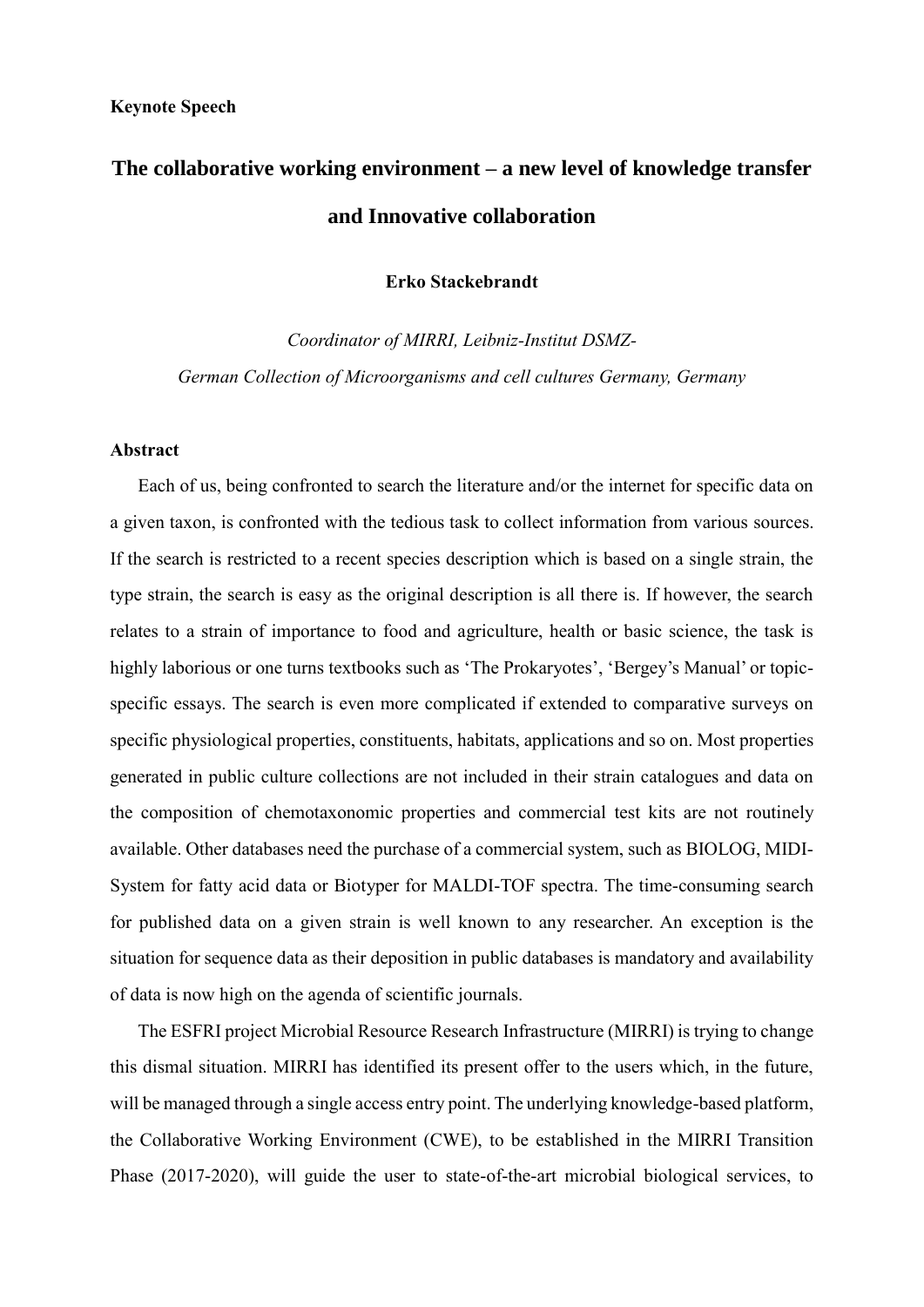experts and training and this technical platform will enable researchers to carry out in-house research on mBRC holdings. Through individual gateways the platform provides the core knowledge base to enhance:

- The data offer (interoperability to facilitate data mining)
- Legal certainty on use in use of microbial resources
- Innovative business models for operations
- Broader access to materials
- Improved quality and data in science
- Better resources and services to meet stakeholder needs

Through the "Gate to Data & Resources", MIRRI will offer catalogue(s), advanced search functions and all required facilities to meet the user demands for efficient access to resources and related data*.* Access to propriety information on published data will also available via this gateway, but it may be dependent on fees imposed by publishers.

The MIRRI-CWE will be designed as a sophisticated Information System (IS), which will be the central entry point for users, curators and developers that need access to the data and resources of mBRCs and selected third party databases. The MIRRI-IS is integrated as a tool and will focus on smaller datasets, but very well curated and expected to be highly appreciated by the users; they will serve as a reference for academia and industry stakeholders.

The ultimate goal of a functional platform includes access to all of its areas, no matter from which individual point of interest a user approaches. Moreover, based upon certain query key words the

users have the option to retrieve information on related topics beyond which they had originally anticipated.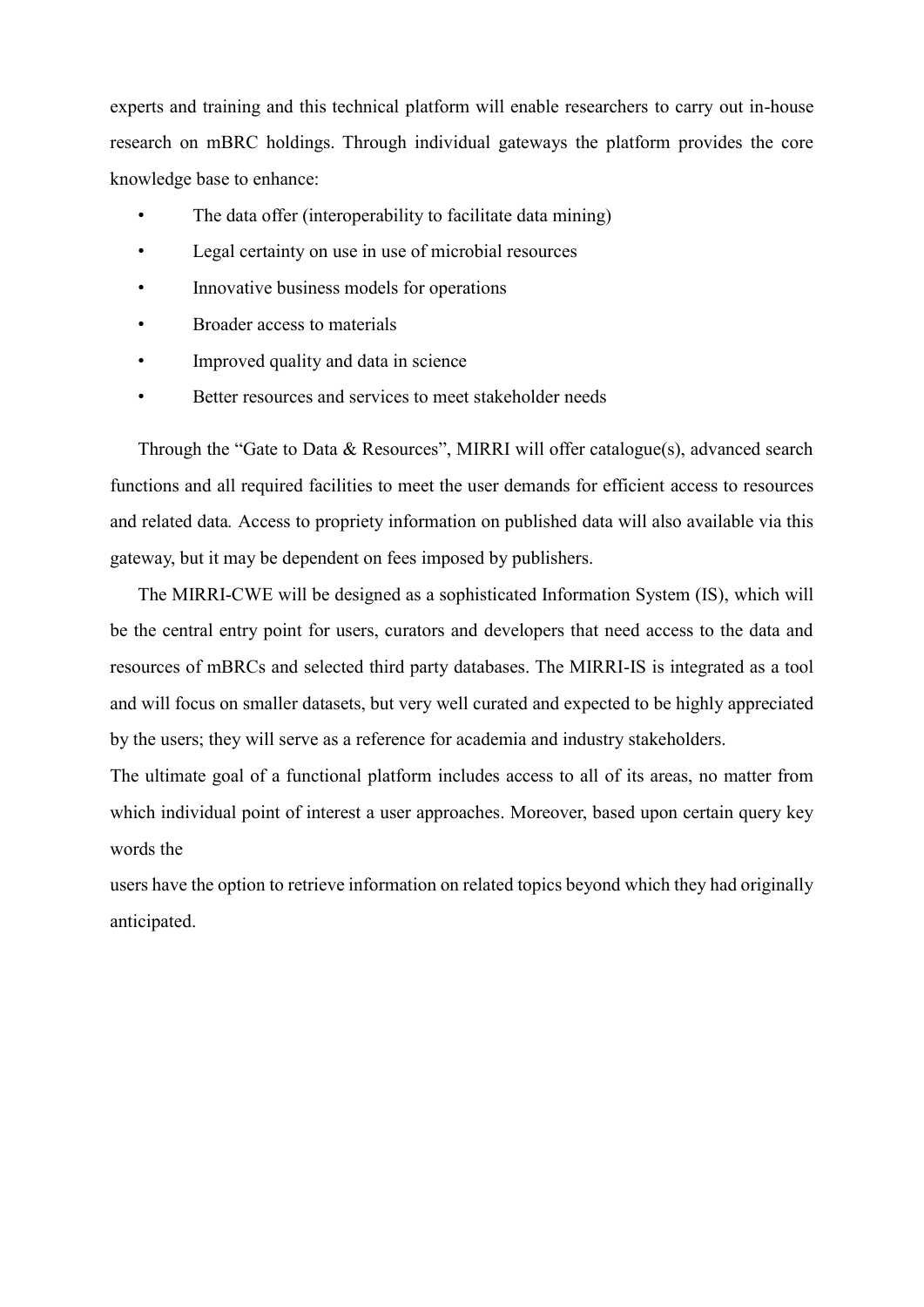# **Actinomycetes and bacteriophages: powerful tools for biotechnology and biodiscovery**

**Dilber Ipek Kurtboke**

*WFCC-(ex-officio) EB Member, University of the Sunshine Coast, Australia*

#### **Abstract**

Following the discovery and medicinal applications of the first antibiotics global research provided a wide range of structurally diverse and effective agents to treat microbial infections. The "golden era" of antibiotics lasting from the 1940s to the late 1960s revealed the true potential of a particular group of bacteria belonging to the order *Actinomycetales* within the class of Actinobacteria. These bacteria provided the 45% of the currently known antibiotics including the first antituberculosis antibiotic streptomycin followed by other potent antimicrobials like gentamicin, tetracycline and vancomycin. However, antibiotic resistance has developed steadily as these antimicrobial agents were introduced in the recent years resulting in severe and fatal infections and there has been a dramatic increase in the occurrence of resistant pathogenic organisms such as Methicillin-resistant *S. aureus* (MRSA) and Vancomycin resistant enterococci (VRE). Moreover, the detection of vancomycinintermediate-resistant *S. aureus* strains again stressed the importance of discovery of novel classes of antibiotics with new mode of actions to combat multiple drug resistant bacteria.

Different strategies have to be implemented to supply new chemical diversity for natural product discovery, particularly from previously undetected members of the order *Actinomycetales.* However, recovery of these bioactive taxa requires highly selective isolation techniques stemming from in-depth understanding of their eco-physiology. In this context, bacteriophages can be useful tools as naturally-present indicators rare actinobacterial taxa in environmental samples; and/or they can be used to deselect unwanted taxa on the isolation plates in the process of target specific isolation of rare taxa.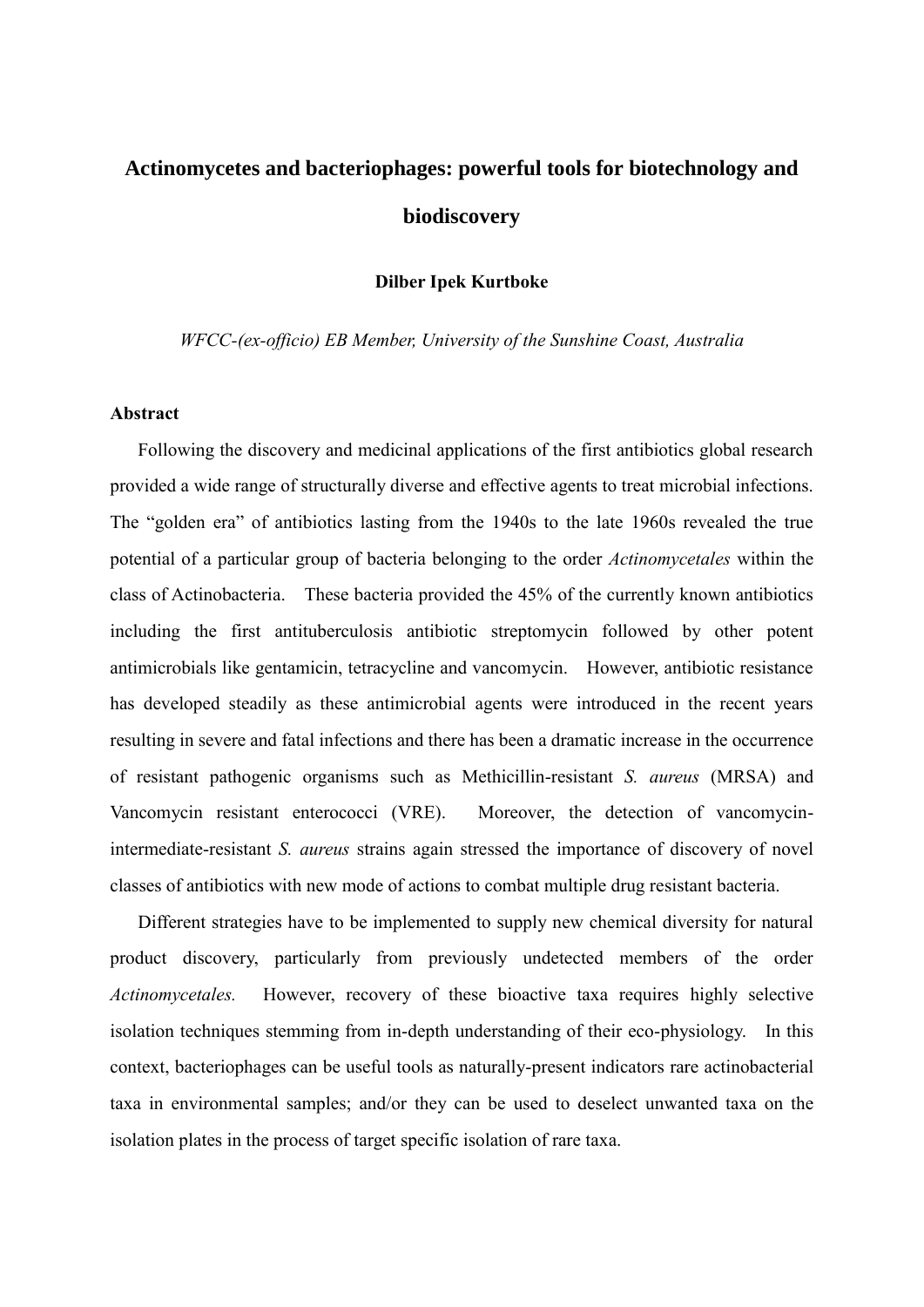# **CGMCC-Promoting the Utilization of Microbial Resources**

## **Yuguang Zhou**

*Director of China General Microbiological Culture Collection Center (CGMCC), Institution of Microbiology, Chinese Academy of Sciences, China*

### **Abstract**

China General Microbiological Culture Collection Center (CGMCC) is a non-profit organization established in 1979 as the central culture collection in the cooperative network of various collections in china. The CGMCC has started to carry out its tasks as a depository organization designated by Patent Bureau of China since 1985 and as an International Depository Authority (IDA) under the regulations of the Budapest Treaty since 1995. In 1996, CGMCC has registered as a member of the Committee for Type Culture Collection of CAS and became a member of the Platform of National Science & Technology Infrastructure in 2003.

In 2010, the quality management system of CGMCC was audited and issued compliant with ISO 9001:2008 requirements, WFCC Guideline and OECD's standard for BRC.

The main focus of CGMCC is to collect, preserve, distribute and maintain living microbiological resources. The CGMCC has, at present, more than 54000 microbial cultures including biological material for patent purpose. CGMCC has providing microbiological cultures, gene resources and relevant technical services for various areas such as: industrial and agricultural production, health, environmental protection, scientific investigation and education accord with the national and international laws of bio-safety and intellectual property.

In the future, CGMCC will continue to provide high quality microbial resources, information and techniques to support and promote the development of bio-industry in china.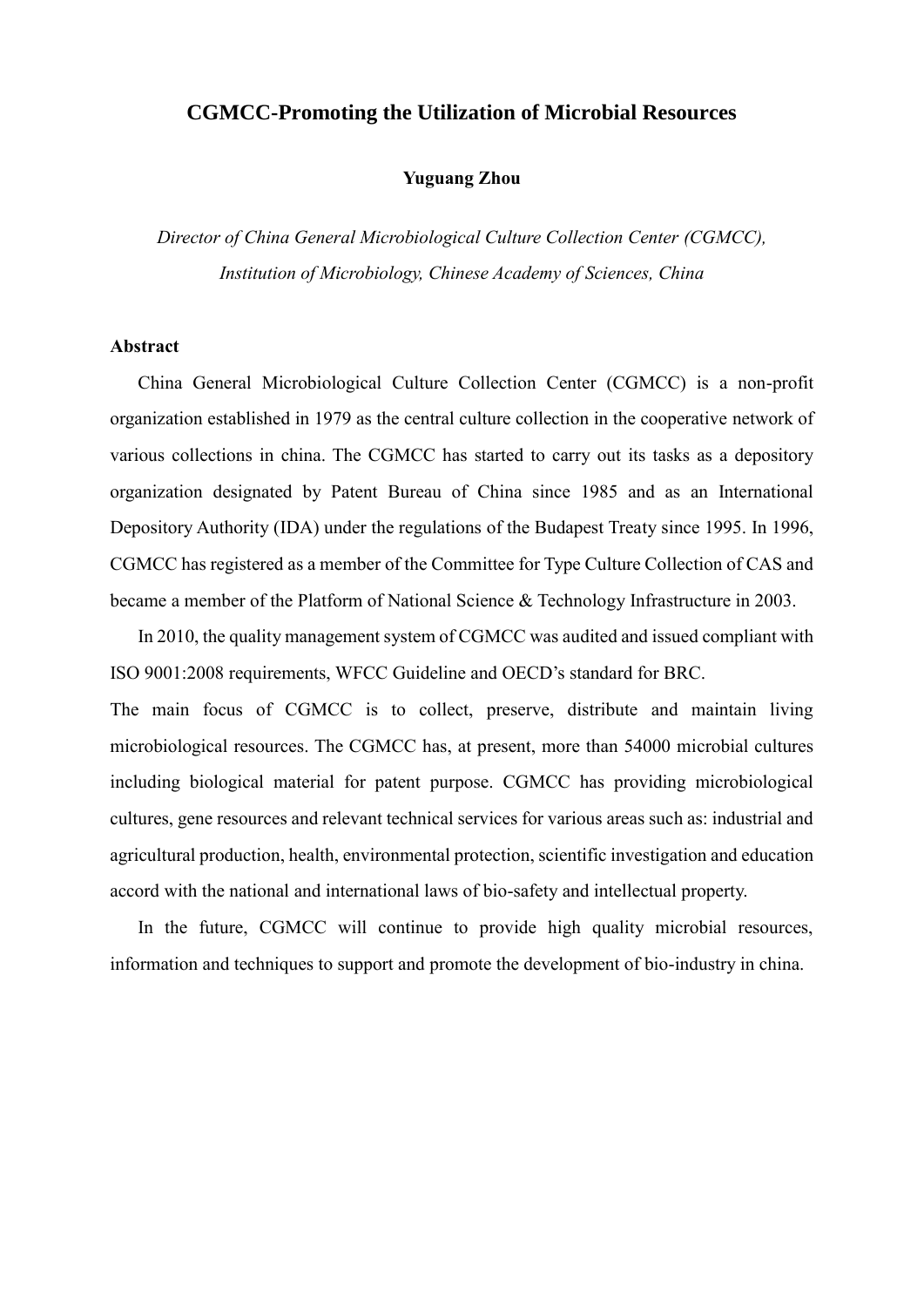# **The European Culture Collections' Organisation: How to promote training and education innovative approaches**

## **Nelson Lima**

*President of European Culture Collections' Organization (ECCO), Portugal*

#### **Abstract**

The European Culture Collections' Organisation (ECCO) was established in 1981. The aim of the organisation is to promote collaboration and exchange of ideas and information about all aspects of culture collection activity. ECCO meetings are held annually and are a valuable forum for discussion and innovation on the future development of member culture collection activities. The organization has evolved for an important think tank with important contributions through collaborative projects like the MINE EU in the mid-1980s to bundle the common interests of microbial service collections and their users. In the subsequent CABRI EU project, some of the leading collections in Europe made available the contents of their individual catalogues for comparison via a search engine which provides access to a common Catalogue. Later on, the EBRCN EU project focused on guidelines for best practice towards an ISO-compliant quality management. These outputs were key-elements for the OECD initiative related with the BRCs task-force and the current OECD guidelines for BRCs. More recently, the EMbaRC (2009-2012) project enlarged the spectrum of activities and dealt with contemporary topics such as biological safety, improved identification methods and the development new concepts on training and education. Finally, inside of ECCO organisation another important developed project is the current MIRRI (2012-2016). Currently, MIRRI is involved on the RItrain (http://ritrain.eu/) and CORBEL (www.corbel-project.eu) Horizon 2020 projects. This cascade of projects has had ECCO as incubator and several Culture Collections as lead partners. Moreover, documents that have addressed legal framework of Culture Collection operation, like MTA were also developed inside ECCO and a core MTA is now available to all Culture Collections that want adhere. Certainly that many other topics are in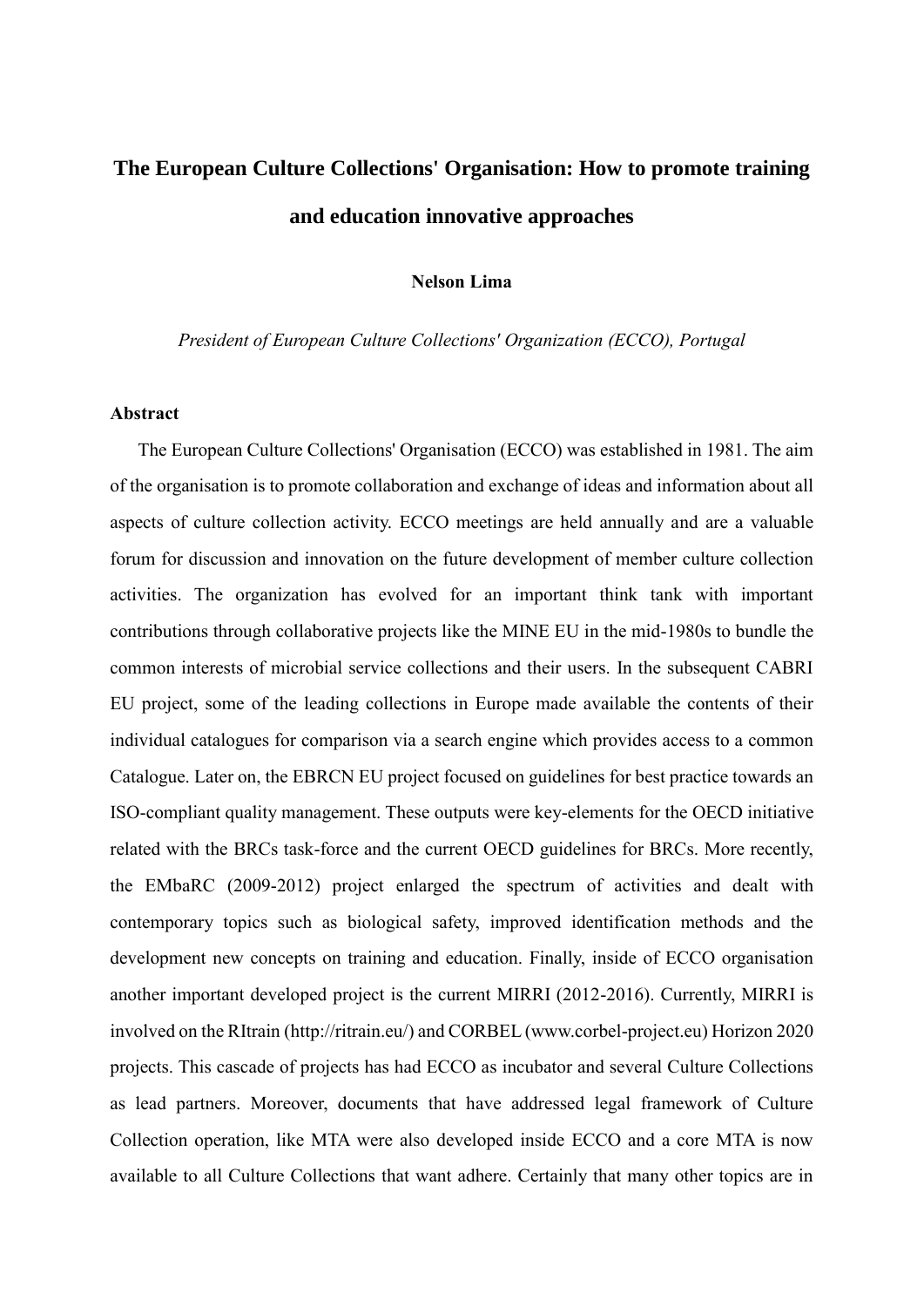discussion inside of ECCO, like the implications of Nagoya Protocol and the relate EU regulation 511/2014 with a fully entry into force on last 12 October 2015. Other topic is long tradition that culture collections have in training people that directly, or indirectly, are interested in microbial taxonomy and in microbial preservation and management. Academic (PhD and Master), advanced as well as bespoke courses on related topics in this field are regarded of true added value for the educational and microbial research community in Europe. In addition, only with modern and appealing approaches we can reverse the strong decline in numbers of trained microbial taxonomists in Europe that has been observed over the last decades. Gaps in microbial resource management training and potential synergies have been identified and the establishment of an educational community to create a knowledge-based training network and implement lifelong educational and continuing professional development courses for people working within culture collections have been developed. Training courses involved both theoretical and wet laboratory experiences in microbiology not only covering elements of taxonomy and identification of microorganisms but also isolation, characterisation, preservation and use of microbial resources are of the importance. To support these actions elearning materials for training activities and distance courses need to be implemented with innovative approaches.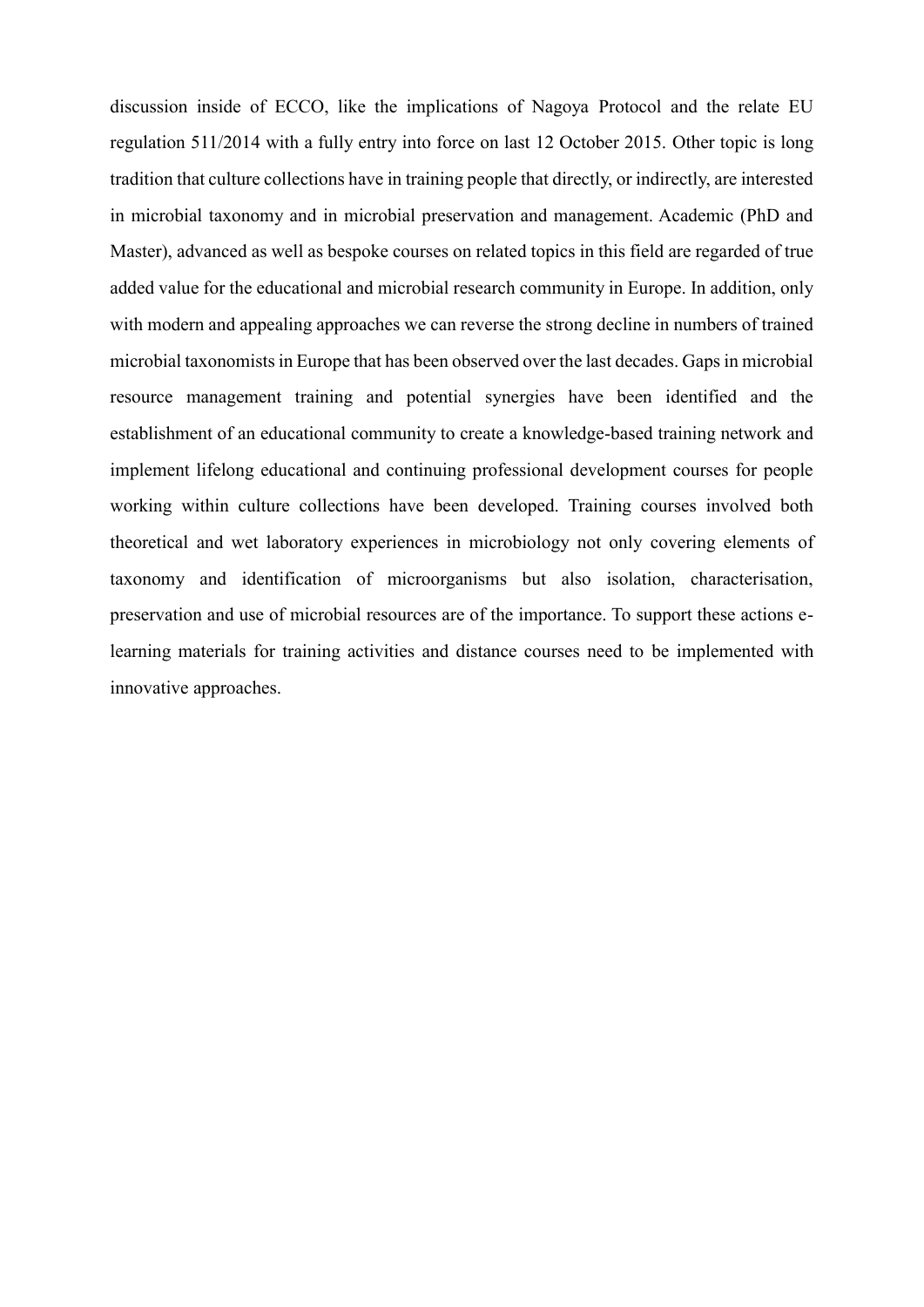# **Data associated with yeast culture collections: Challenges and opportunities**

**Kyria Boundy-Mills**

*WFCC Executive Board member, Phaff Yeast Culture Collection, USA*

#### **Abstract**

Yeasts, especially *Saccharomyces cerevisiae*, are important model organisms for basic life science research, and are also important for industrial fermentations including chemicals, therapeutics, foods and beverages. The importance of maintaining culture collections of yeast strains, and databases of their associated data, have been recognized for several decades. Recent advances have presented opportunities and challenges for culture collections and their users. Globally, there are over 40 public culture collections with over 500 yeast strains in their public catalogs, many of which have detailed listings in WDCM resources including CCINFO and the Global Catalogue of Microorganisms. The data associated with these strains vary depending on the strain and its intended use, such as whether the strain is a lab strain or wild-type strain. Data that are useful to users of yeast collections may include genetic markers, phenotypic characteristics, source, provenance, literature references, DNA sequences, and photos of cells and colonies. Source information including location of origin of the yeast strain and the date isolated are due to requirements of the Nagoya Protocol. Users also need access to ribosomal DNA sequences for taxonomic and identification activities. This is especially important at this time due to major taxonomic revisions underway: the genus or species names of a significant portion of the 1600 known yeast species are being changed to conform to the 2011 Melbourne Code. Public resources such as the Global Catalog of Microorganisms help to ensure that yeast researchers have access to information and strains from over 90 culture collections, so they can continue the long history of discoveries made using yeasts.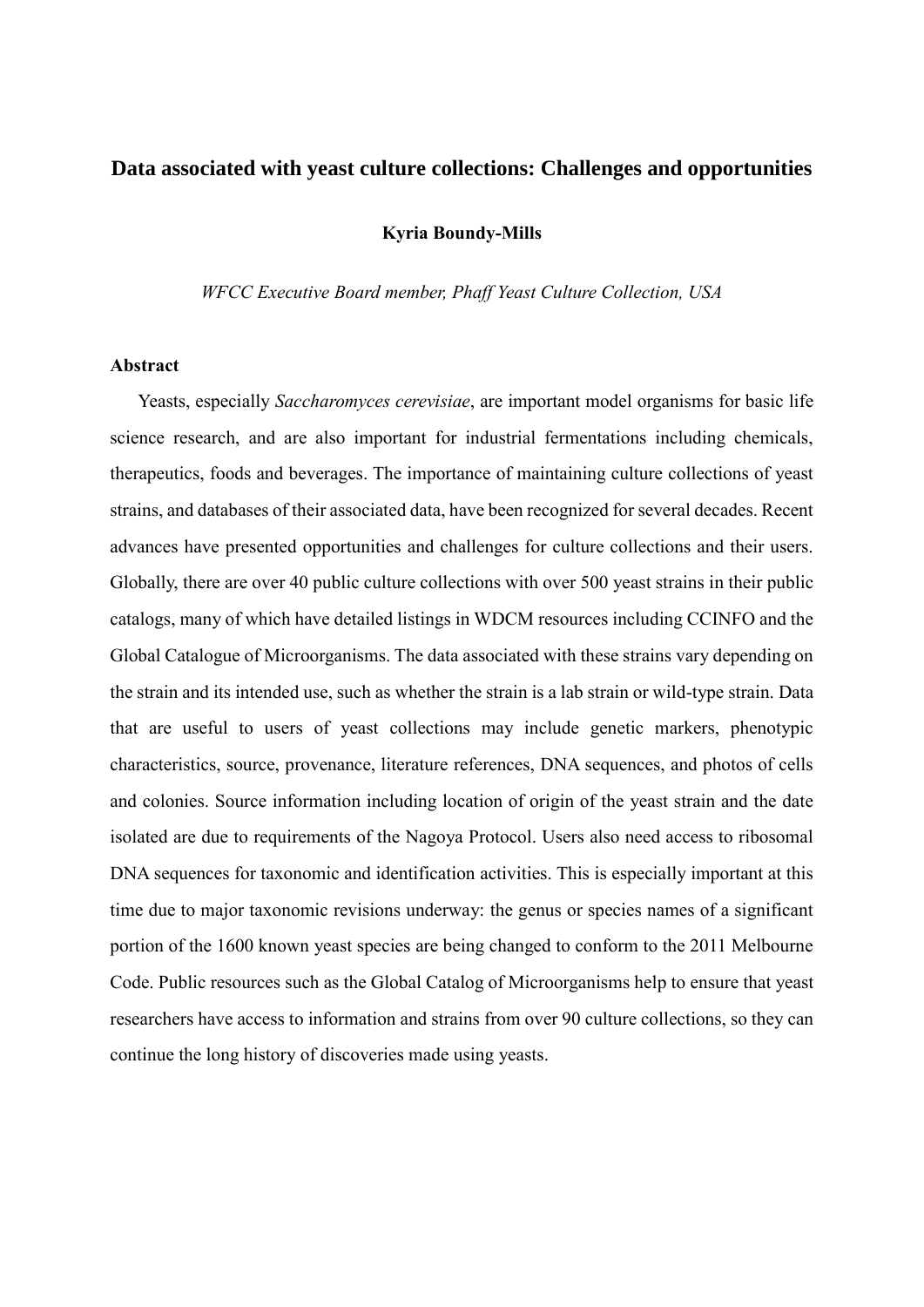# **Bioinformatics for culture collections at the era of Big Data**

# **Vincent Robert**

*Head of Bioinformatics, CBS-KNAW Fungal Biodiversity Center, Belgium*

# **Abstract**

Incredible challenges are facing culture collections with the rise of big data and next generation sequencing. While new technologies can be seen as major threads or hurdles, we strongly believe that they are great opportunities for collections and a few examples of the use of culture collections data will be provided.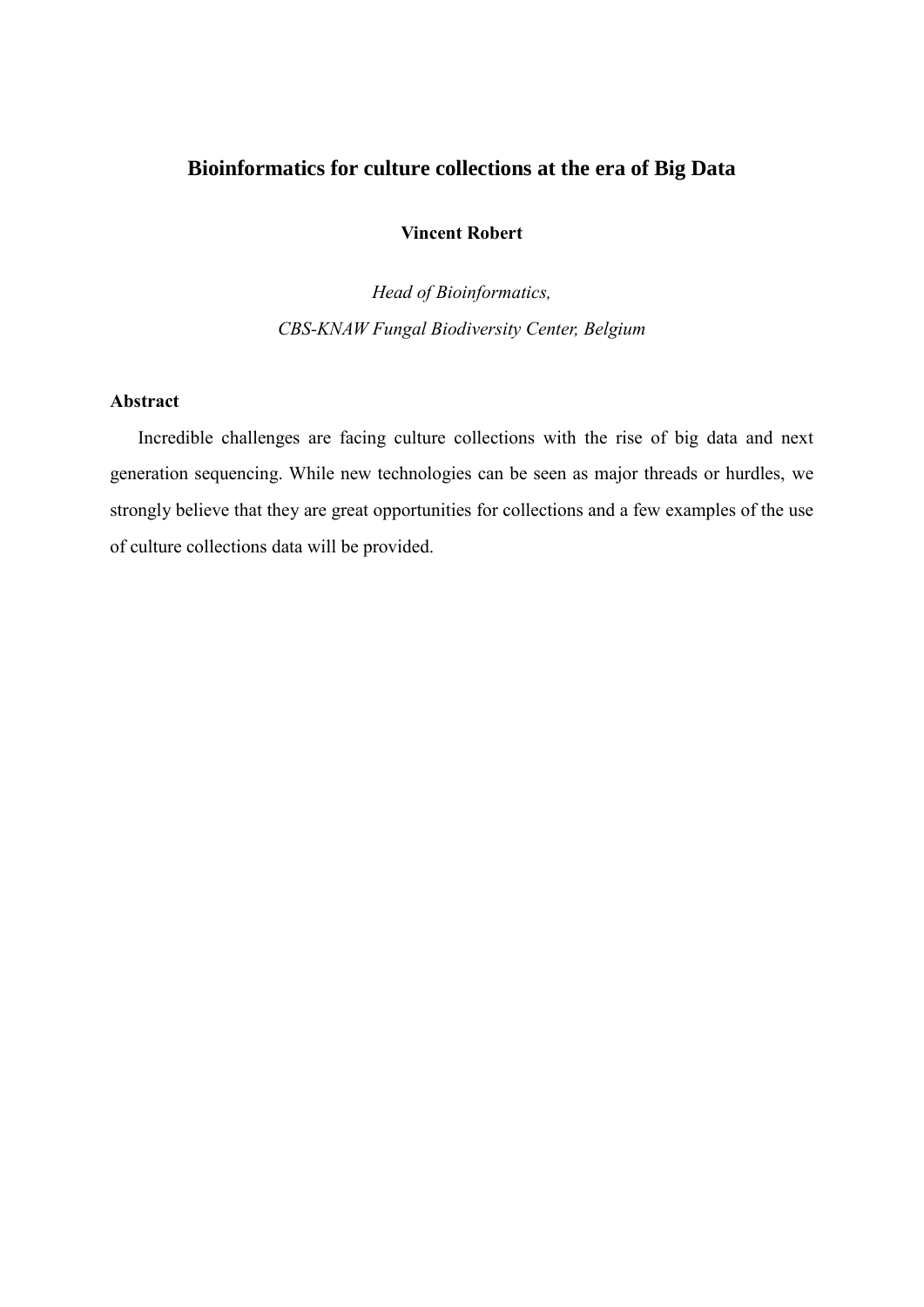# **Co-creating IT innovation to unlock microbial Big data**

**Lily Eurwilaichitr**

*Deputy Executive Director of National center for Genetic Engineering and Biotechnology Director of Thailand Bioresource Research Center (TBRC), Thailand*

#### **Abstract**

Microbes are everywhere and they affect everything around them, yet we know little about them. Only 1% of them can grow in the lab, leaving 99% of them unexplored. With increase knowledge of microbes, more benefits to mankind could be achieved in several areas, including health and medicine, industrial and environment and food and agriculture. Therefore, with the advancement of sequencing technology and big data analysis, more insights of microbes, including genomics, functional, and ecological information, could be rapidly obtained. However, the challenge of research in big data analysis of microbes, including, the storage capacity, the accuracy and completeness of data, and the complexity of heterogeneous data, need to be solved for sustainable development of big data exploration and utilization. In the data-driven science era, the role of Biological Resource Center (BRC) in providing associated high-quality Big Data of microbes is crucial for expedite the discovery of useful microbes for modern industry. Thailand Bioresource Research Center (TBRC) realizes the importance of collaboration to harness the power of Big Data. For instance, by automating data integration and governance at the point of data creation, the quality and trustworthy in the data can be boosted to ensure the power of Big Data. A tool called iCollect has been developed and shared to TBRC partners for data management and integration with the Global Catalog of Microorganisms (GCM). This will lead to the co-creation of high-quality microbe data in TBRC, TBRC partner collection and GCM. In addition, TBRC collaborates with the World Data Center for Microorganisms (WDCM) in term of infrastructure and tools for big data analysis which will be described in this presentation.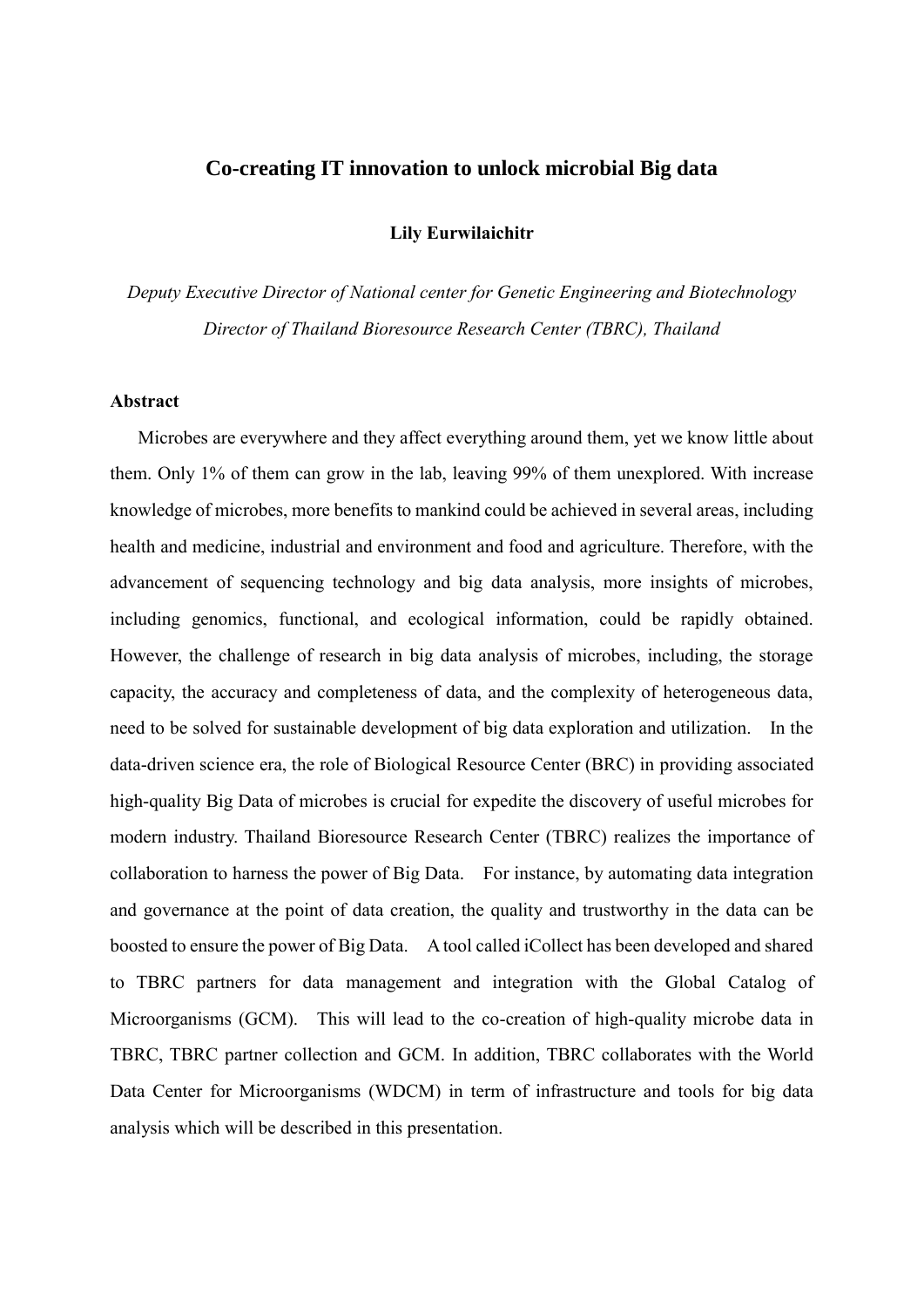# **Life science databases and possible interconnection with mBRC Data**

### **Alexander VASILENKO**

*IT specialist in All-Russian Collection of Microorganisms - VKM, Russia*

# **Abstract**

The aim of the project is to analyze perspective for establishing a network allowing efficient data integration for two mostly disconnected communities:

1) Life Science databases containing data on microorganisms,

2) mBRC and Culture Collections (CC) catalogues, WDCM, regional CC and mBRC networks, StrainInfo, CABRI.

We consider opportunities for network interconnection

1. in two directions:

a. to make mBRC and CC catalogue data visible and accessible from partner Life Science databases,

b. to make partner database records visible and accessible from aggregated catalogues of CC and mBRC;

2. in two formats – available for human access and for computer programs.

On the way we studied the most popular database holdings (MetaBase, Biosharing, BioMedBrigeds list, Elixir databases, ExPASy) and additional sources, more than 5500 database references in total. More than 2000 Life Science databases available in Internet were collected. In more than 800 data bases we found information on microorganisms (bacteria, archaea, fungi, yeasts, microalgae) and viruses, that could match the data presented in mBRC or CC catalogues.

The report presents system of Life Science databases, the information structures discovered and some technical details for a desirable data integration schema.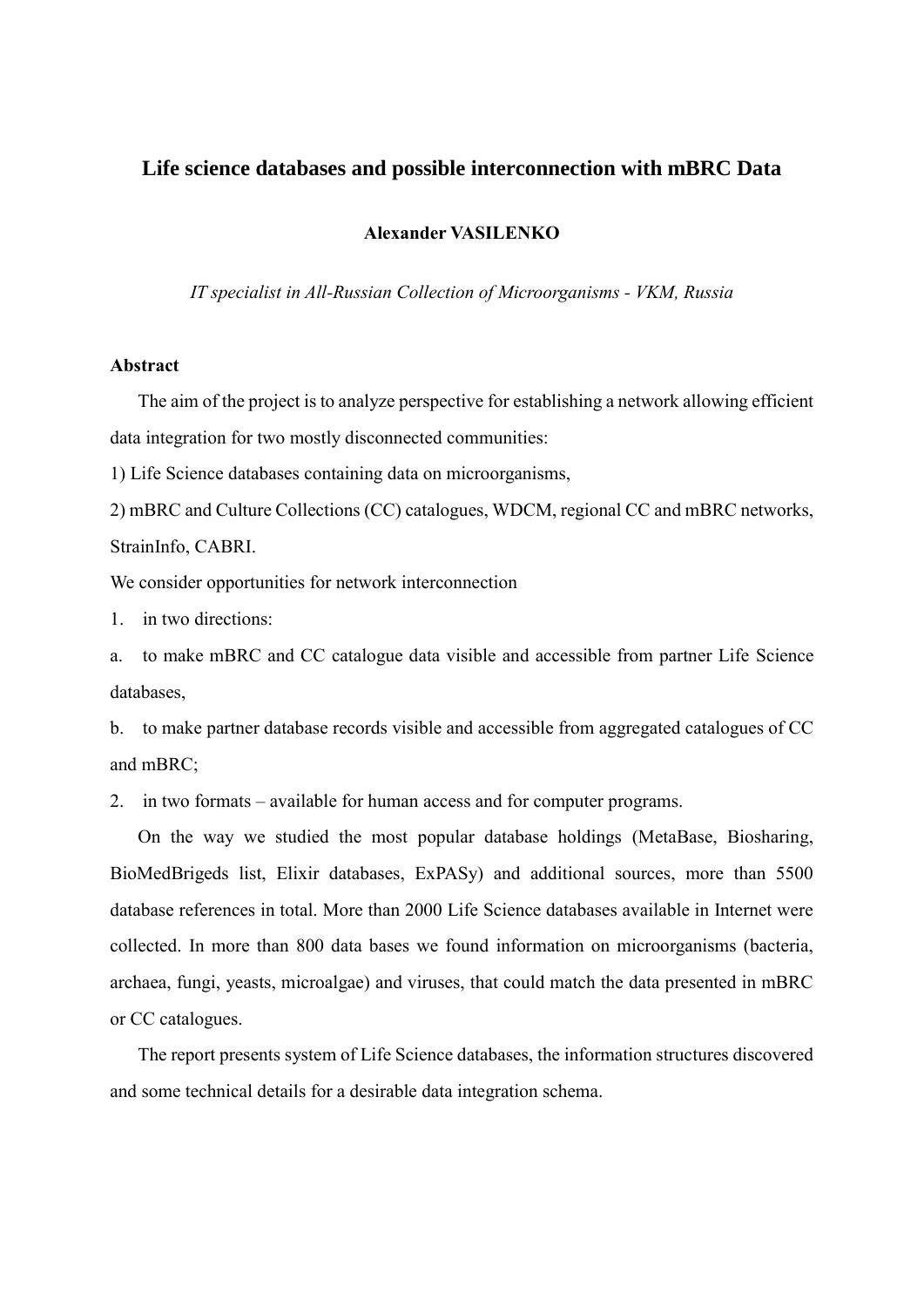# **Industrial microbial resources informatization and sharing platform in China**

# **YAO Su**

*Vice Director of China Center of Industrial Culture Collection Director of R&D department of fermentation China National Research Institute of Food & Fermentation Industries, China*

#### **Abstract**

Industrial microbial resources include microbial strains and their related information, which are valuable in fields like food, fermentation, light industry, bio-transformation, oil, environmental protection, etc., as well as in research. China Center of Industrial Culture Collection (CICC) is a core member of National Infrastructure of Microbiology Resource, and also a member of World Federation for Culture Collections. CICC holds a collection of 11434 industrial microbial strains, including production strains for traditional food fermentation of white spirit, yellow wine, soy sauce, vinegar, tea, fermented bean curd, pickled vegetable, natto and etc., production strains for modern bio-fermentation of erythritol, astaxanthin, itaconic acid, lactic acid, butanedioic acid and etc., and also reference strains for industrial safety control. The information management system has been established to manage the general and unique functional information of industrial microbial resources. According to the regulation of microbial resources data, the information have been standardized collected, arranged and digitally expressed. The basic industrial microbial resources database, quality control database and featured resources database have been established. Meanwhile, the information could be shared via www.china-cicc.org. Every year, more than 6000 microbial strains were distributed and over one million IP visits browse online through industrial sharing platform. In the future, CICC will continue to promote and develop the construction of shared system of the industrial microbial resources.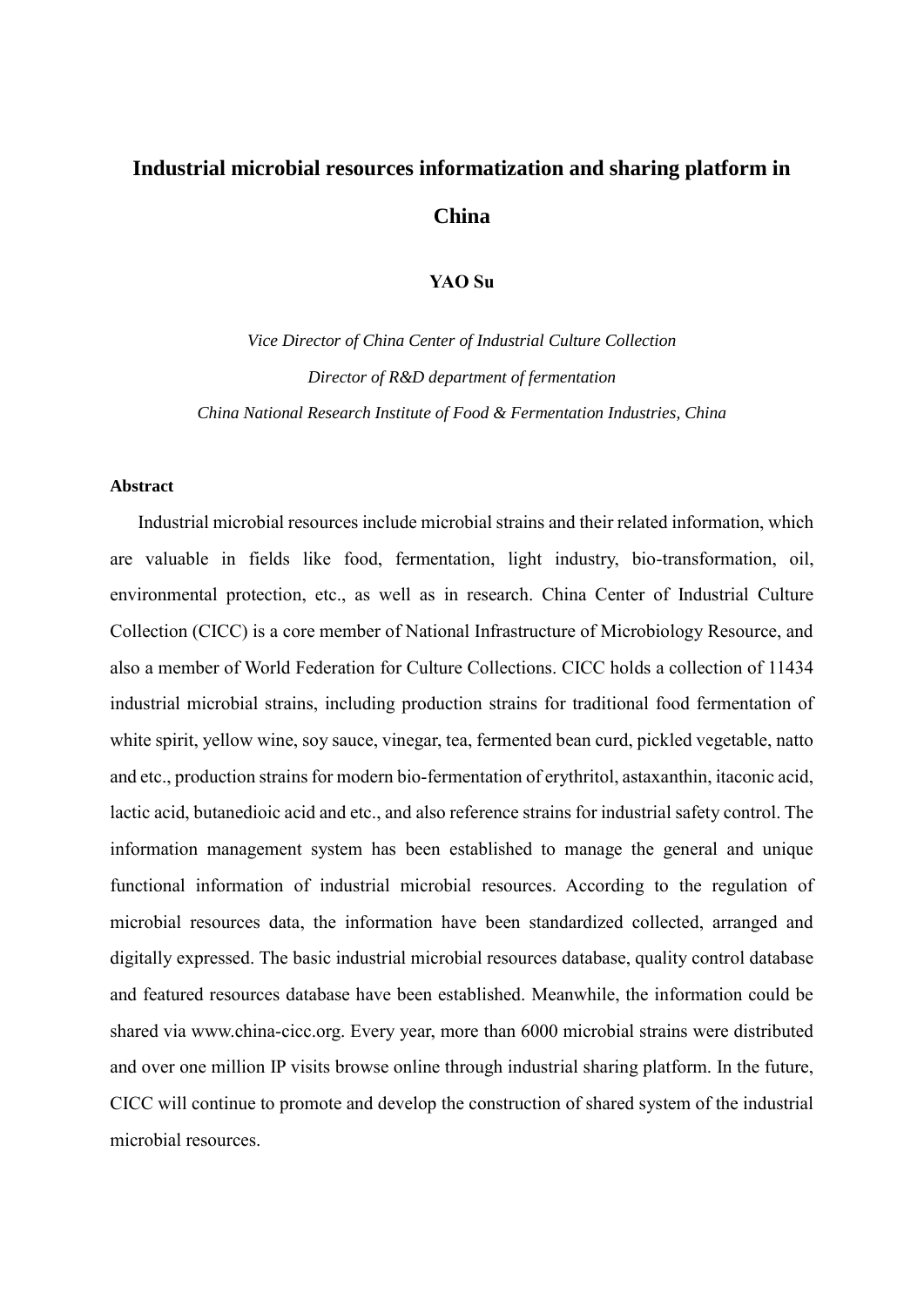# **Challenges of a new era for culture collections: a curator's view**

# **Takashi Itoh**

*WFCC Executive Board member, Japan Collection of Microorganisms, RIKEN BioResource Center, Japan*

## **Abstract**

In the era of the CBD, the major principles for general culture collections and microbial resource center including JCM would be 1) increasing capacity of ex situ preservation, 2) promotion of use of microbial resources in the research and development environments, and 3) support of the ABS practices to depositors and users. Curators of culture collections, who work with microbial strains on a daily basis and communicate with depositors and users when necessary, also confront challenges in line with these principles. As a curator of the JCM, I would like to deal with two issues in my talk: acceptance of fastidious microorganisms for deposition and improvement of usability of the online catalogue.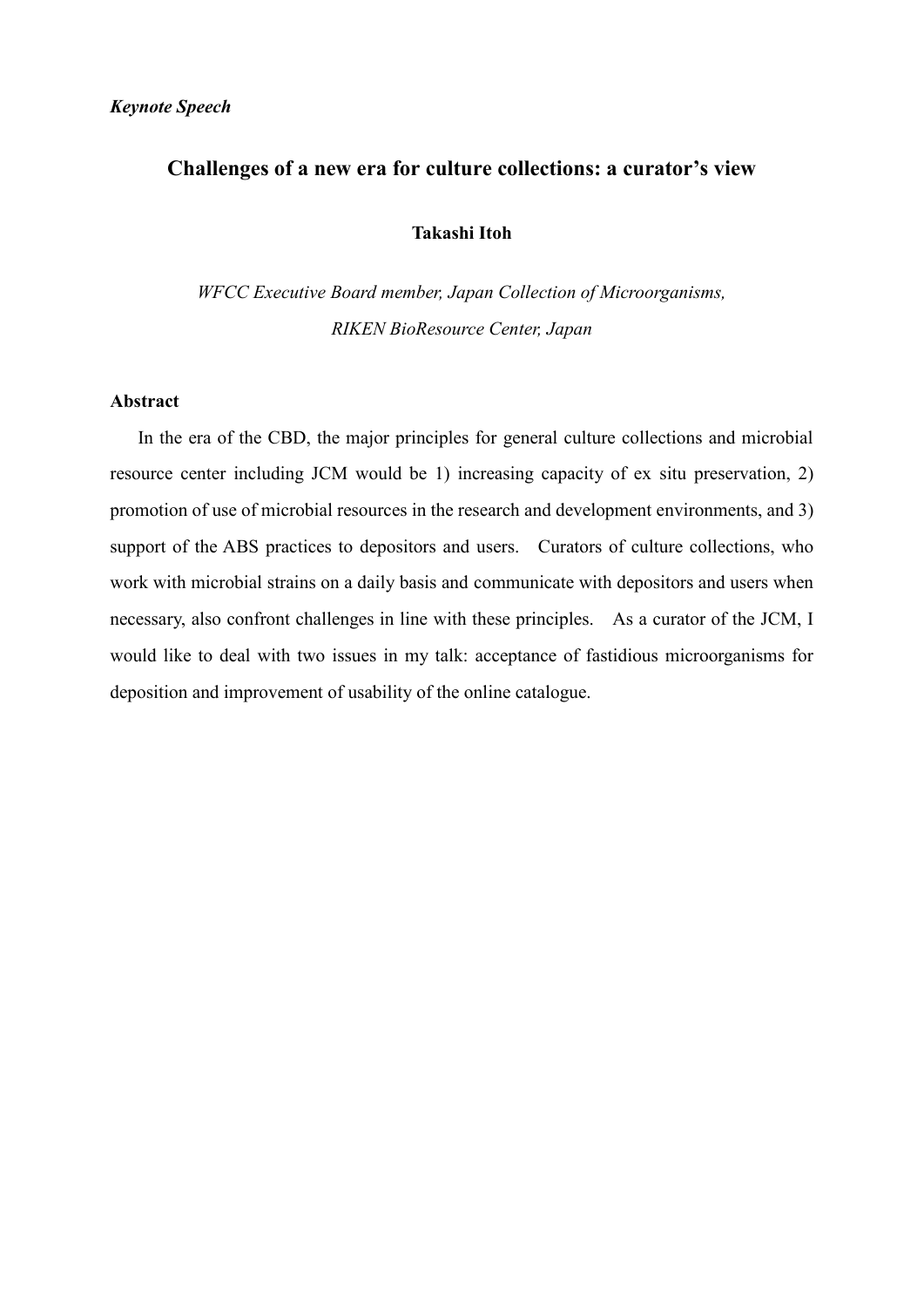# **Chilean Network of Microbial Culture Collections: Construction and Operation**

**Cledir Santos**

*Interim Representative of the Chilean Network of Microbial Culture Collections, the Universidad de La Frontera, Chile*

# **Abstract**

According to the data available at the World Data Center for Microorganism-WDCM of the World Federation for Culture Collection-WFCC, Chile has four registered Culture Collections (CCs) that preserve a total of 2064 microbial strains (http://www.wfcc.info/ccinfo/, access on 08/07/2016). In addition, according to a recent publication by Overmann (2015), Andean countries, which includes Chile, are recognised as little capacity building states, where only eleven CCs are available with the focus on microbiological strains from the Andean Region.

Taking into consideration that a) Chile is already a full member country of Organisation for Economic Cooperation and Development-OECD and that b) Chile has already an economic and societal development which ranks it in a international position together with European Union countries, the information previously published about the little capacity building of Chile is not totally through (Human Development Report 2015, United Nations, http://hdr.undp.org/en/countries ).

Expertise and infrastructure on microbial ex situ preservation are already available across Chile. In contrast, it is through that some limitations regarding low availability rate of microbial resources preserved in the country as well as the its associated information are observed. Moreover, at the global point of view, the current existing CCs in Chile are in different level of quality regarding its own infrastructure, the quality standards of culture preservation and the provided services.

Taking into consideration both the already existing expertise and know-how in each CC and the infrastructural limitation nationally faced by the different CCs, Chilean researchers started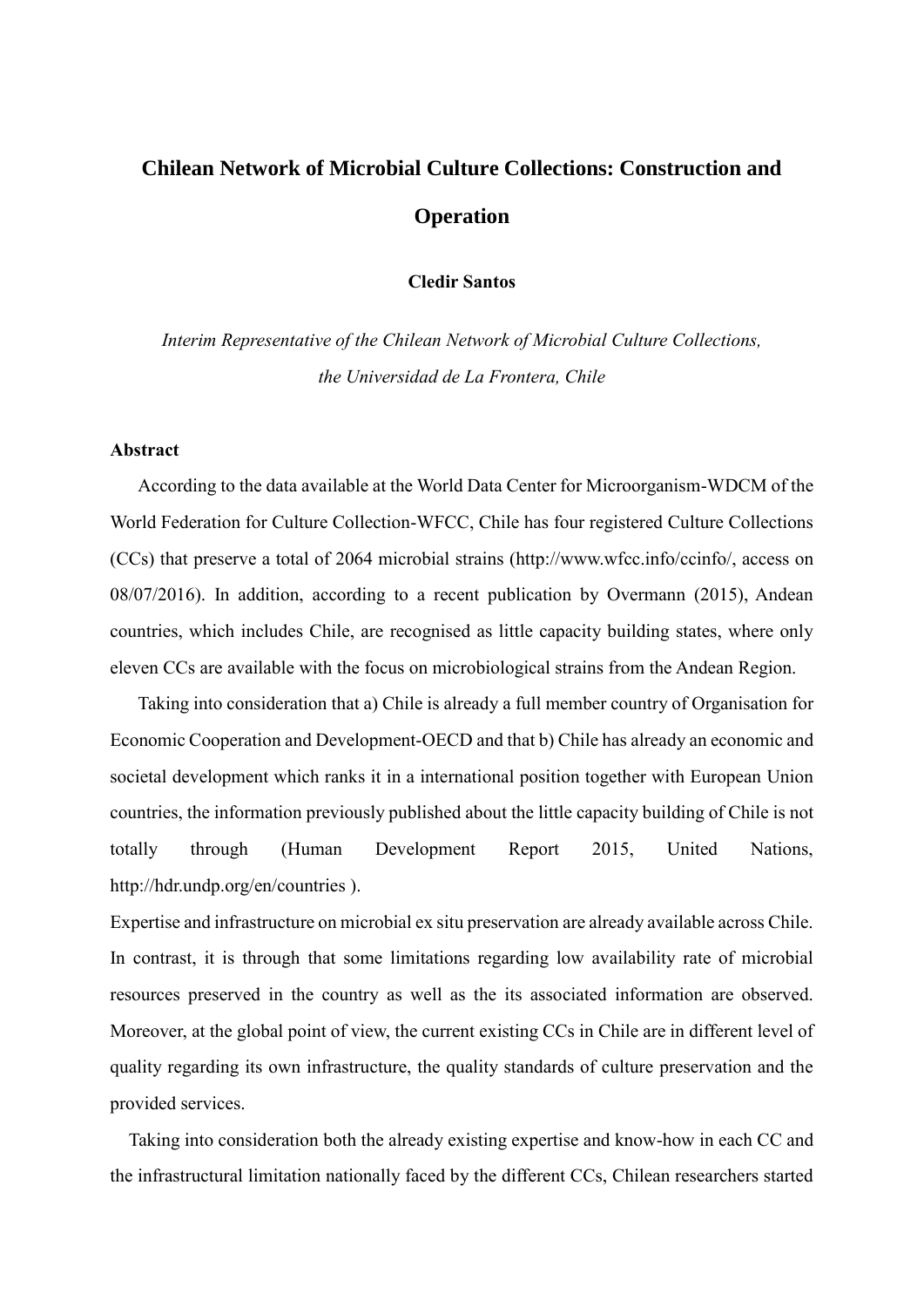working together to establish the Chilean Network of Microbial Culture Collections (RCCCM, acronym in Spanish). The main goal of RCCCM is to implement in the Chilean CCs the international recommendations for the Microbial Resources Centres as those defined by the OECD (Best Practice Guidelines for Biological Resource Centres).

In this communication, the effort in the Construction and Operation of the Chilean Network of Microbial Culture Collections will be presented and discussed.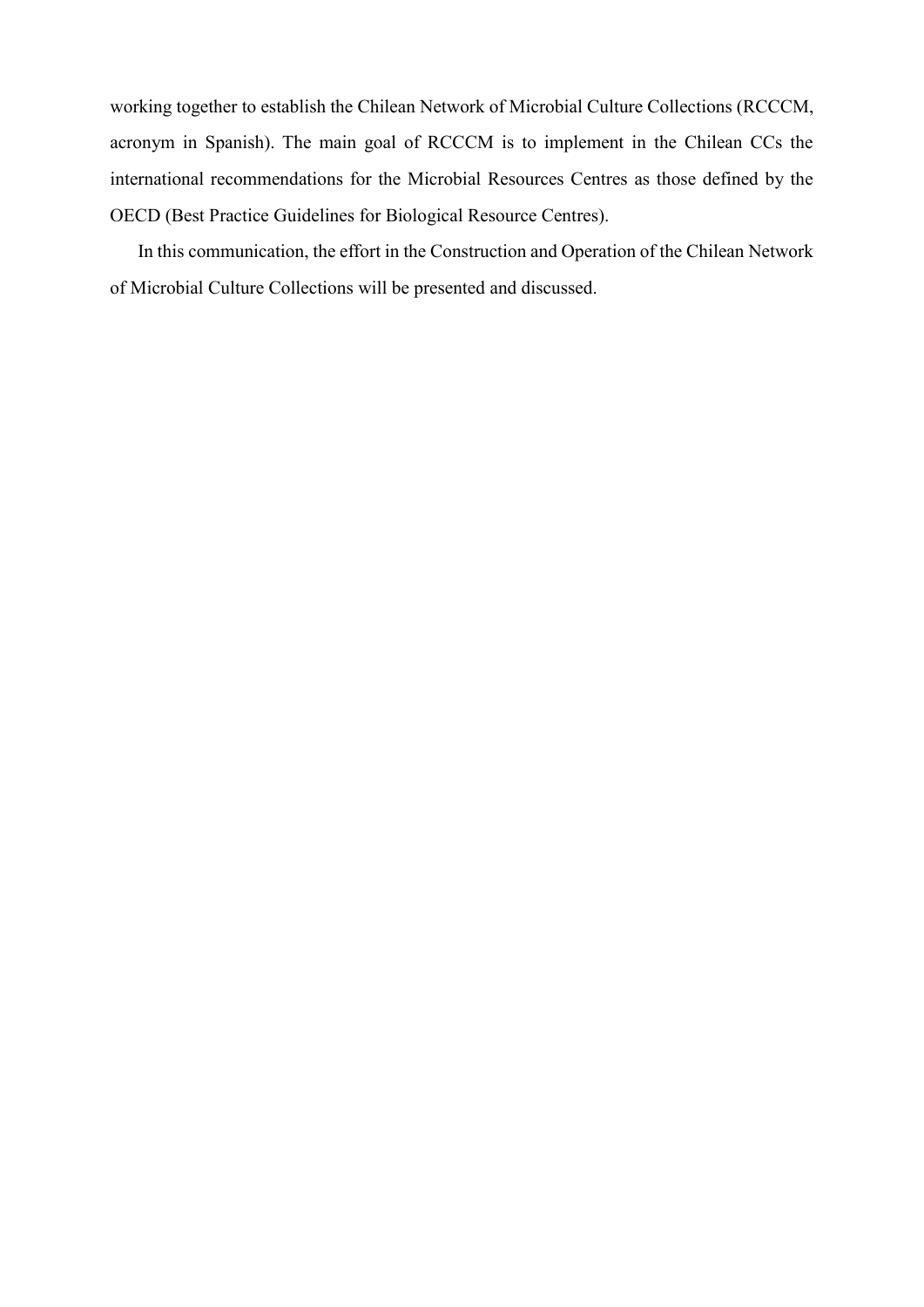# **The UK's National Collection of Type Cultures – answers to 21st century public health questions**

**Julie E. Russell**

*Head of Culture Collections National Infections Service, Public Health England (PHE), UK*

## **Abstract**

The UK's National Collection of Type Cultures (NCTC), established in 1920, includes more than 5000 type and reference bacterial strains of medical and veterinary importance. This dynamic collection provides bacterial strains to the biomedical community that have been implicated in recent challenges to people's health such as strains that are resistant to antibiotics. It is also a source of strains of historical importance, some of which were isolated in the 19th century, that help to improve our understanding of bacterial evolution, particularly the emergence of virulence factors and pathogenicity. It is important to continuously review and update the technologies used to authenticate and characterise NCTC bacteria. As part of a project funded by a Wellcome Trust grant, NCTC scientists are working in partnership with the Wellcome Trust Sanger Institute to provide whole genome sequences using long read technology for 3000 bacteria, thereby providing reference genomes that will become of increasing importance as next generation sequences are adopted in clinical diagnostic, reference and specialist microbiology laboratories over the coming year. The sequences (raw data and annotated sequences) are already in the public domain. The presentation will provide a brief introduction to the project, progress to date and the next steps being taken to design an eResource that will deliver access to the NCTC strains and their associated metadata and the use of WGS in Salmonella reference microbiology.